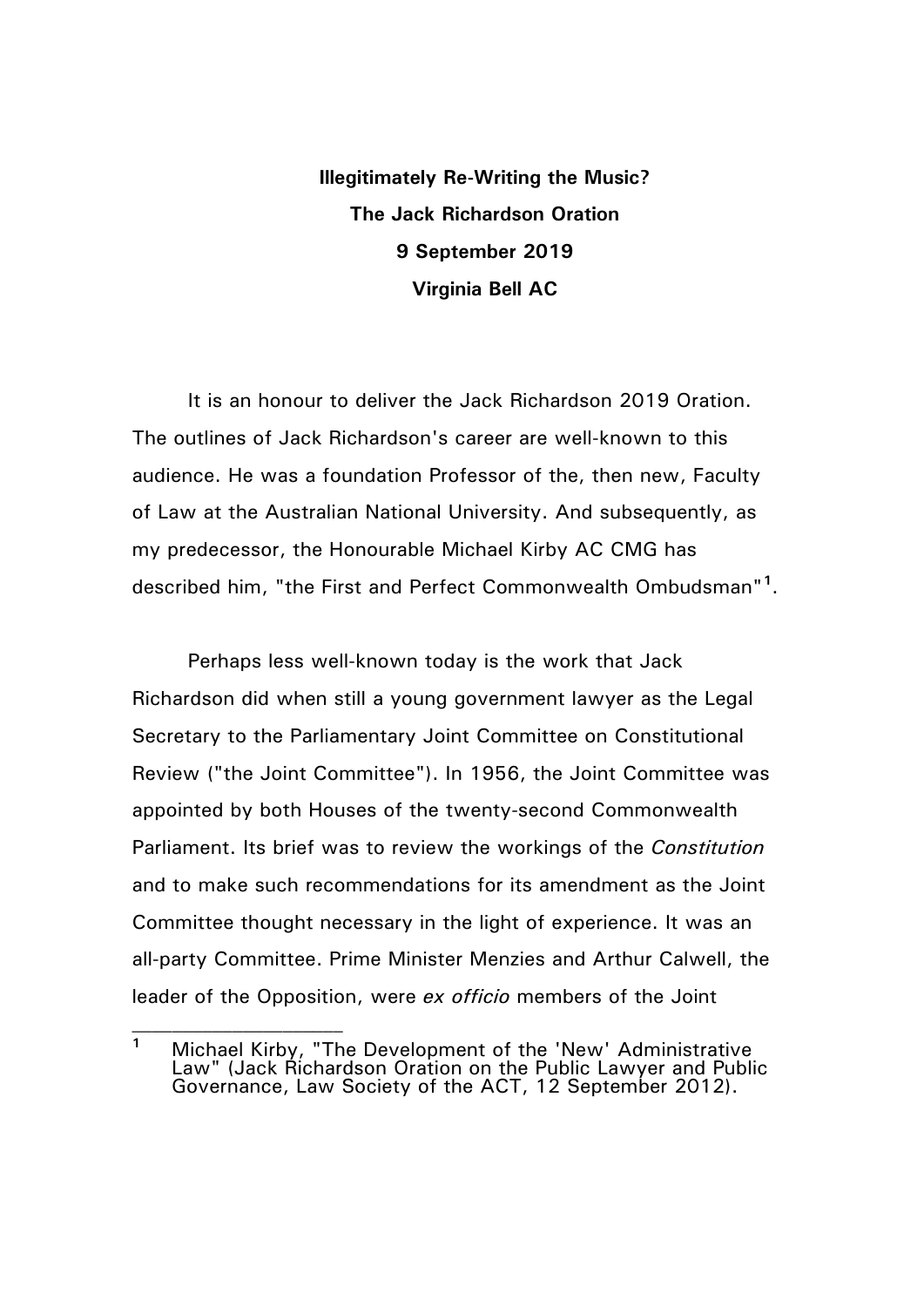Committee, but neither attended its meetings or participated in the preparation of its Final Report**[2](#page-1-0)** .

The Joint Committee's work spanned three years. Its Final Report was drafted by Jack Richardson. It was presented to the twenty-third Parliament in 1959**[3](#page-1-1)** . It remains an impressive work, displaying an intimate understanding of the interplay of the provisions and drafting history. It is also notable for the acute appreciation of the practical working-out in the mid-twentieth century of a scheme of federal government that was designed at the close of the nineteenth century.

This was not the first review of the *Constitution*. In August 1927, the Royal Commission on the Constitution was appointed by the Bruce government, to inquire into the workings of the *Constitution* since federation**[4](#page-1-2)** . Professor John Peden chaired the Commission and was assisted by six fellow Commissioners. The Royal Commission delivered its Report in September 1929**[5](#page-1-3)** . The

 $\mathcal{L}_\text{max}$ 

<span id="page-1-3"></span>**<sup>5</sup>** Royal Commission on the Constitution of the Commonwealth of Australia, *Report of the Royal Commission on the Constitution*

Footnote continues

<span id="page-1-0"></span>**<sup>2</sup>** Richardson, "The Parliamentary Joint Committee on Constitutional Review" (1986) *Canberra Bulletin of Public Administration* 154.

<span id="page-1-1"></span>**<sup>3</sup>** Richardson, "The Parliamentary Joint Committee on Constitutional Review" (1986) *Canberra Bulletin of Public Administration* 154 at 155.

<span id="page-1-2"></span>**<sup>4</sup>** Royal Commission on the Constitution of the Commonwealth of Australia, *Report of the Royal Commission on the Constitution together with Appendixes and Index* (1929) at v.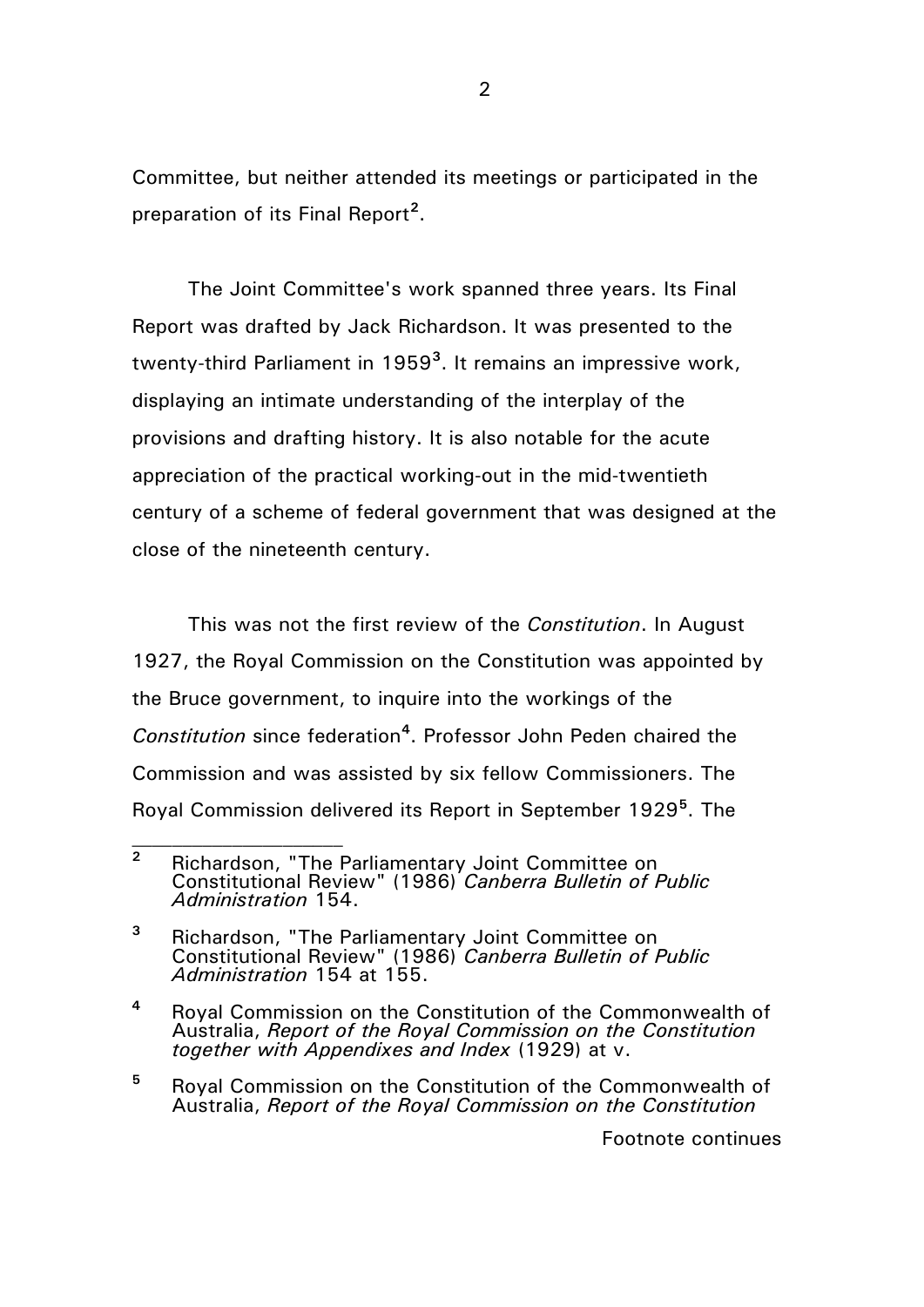Commissioners were closely divided over a large question: should Australia retain the Federal system or should it move to a unitary system? Professor John Peden and three other commissioners**[6](#page-2-0)** favoured retention of the existing system. The three remaining commissioners**[7](#page-2-1)** urged the adoption of a unitary system of government**[8](#page-2-2)** . In their minority report, they observed that the division of powers under the *Constitution* had led to a considerable amount of litigation. They considered that the authority of the Commonwealth Parliament had been impaired by "the paramount and incalculable power of the High Court in its capacity as arbiter" of the *Constitution[9](#page-2-3) .* The adjudication of these "political issues" was said to have the tendency to lessen the Court's prestige**[10](#page-2-4)**. They favoured giving the Commonwealth Parliament power to amend the *Constitution* from time to time as it saw fit, with the result that it

<span id="page-2-1"></span>**<sup>7</sup>** Thomas Ashworth, Maurice Duffy and the Hon Daniel McNamara.

- <span id="page-2-2"></span>**<sup>8</sup>** Royal Commission on the Constitution of the Commonwealth of Australia, *Report of the Royal Commission on the Constitution together with Appendixes and Index* (1929) at 243-247.
- <span id="page-2-3"></span>**<sup>9</sup>** Royal Commission on the Constitution of the Commonwealth of Australia, *Report of the Royal Commission on the Constitution together with Appendixes and Index* (1929) at 245.
- <span id="page-2-4"></span>**<sup>10</sup>** Royal Commission on the Constitution of the Commonwealth of Australia, *Report of the Royal Commission on the Constitution together with Appendixes and Index* (1929) at 243.

*together with Appendixes and Index* (1929); Commonwealth Parliament, *Report from the Joint Committee on Constitutional Review* (Parliamentary Paper No 108, 1959) at 5.

<span id="page-2-0"></span>**<sup>6</sup>** Senator Percy Abbott, the Hon Eric Bowden MP and the Hon Sir Hal Colebatch.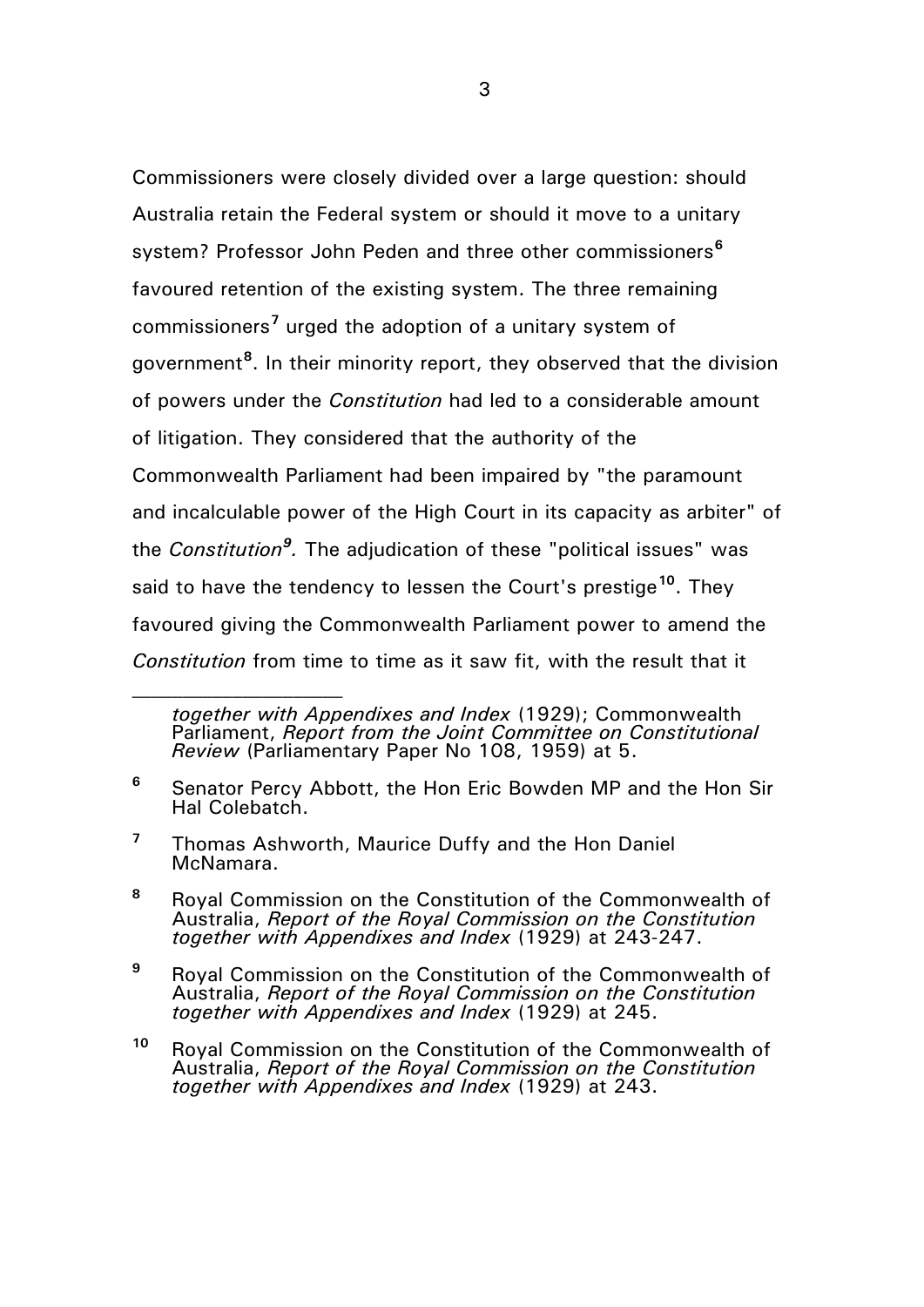would come to be "invested with full control over the matters that the people desired"**[11](#page-3-0)**.

The Joint Committee to which Jack Richardson was attached did not work on such a large canvass. Its workmanlike recommendations assumed the continuance of our federal system of government. The Joint Committee was mindful that the Royal Commission was reporting in the early years of the federation before the enactment of the *Statute of Westminster 1932* (UK) **[12](#page-3-1)**. By contrast, the Joint Committee observed that**[13](#page-3-2)**:

"It is interesting to reflect on the many developments indicative of a maturing Commonwealth which have since taken place and to compare our contemporary national life with that depicted in the pages of the Commission's Report."

The Joint Committee made recommendations with respect to the composition and functioning of the Commonwealth Parliament, for an increase in its concurrent legislative powers over eleven discrete subject matters and to permit alteration of the *Constitution*  on a somewhat less restrictive basis than is provided under s 128.

<span id="page-3-0"></span>**<sup>11</sup>** Royal Commission on the Constitution of the Commonwealth of Australia, *Report of the Royal Commission on the Constitution together with Appendixes and Index* (1929) at 246.

<span id="page-3-1"></span>**<sup>12</sup>** Commonwealth Parliament, *Report from the Joint Committee on Constitutional Review* (Parliamentary Paper No 108, 1959) at 5.

<span id="page-3-2"></span>**<sup>13</sup>** Commonwealth Parliament, *Report from the Joint Committee on Constitutional Review* (Parliamentary Paper No 108, 1959) at 5.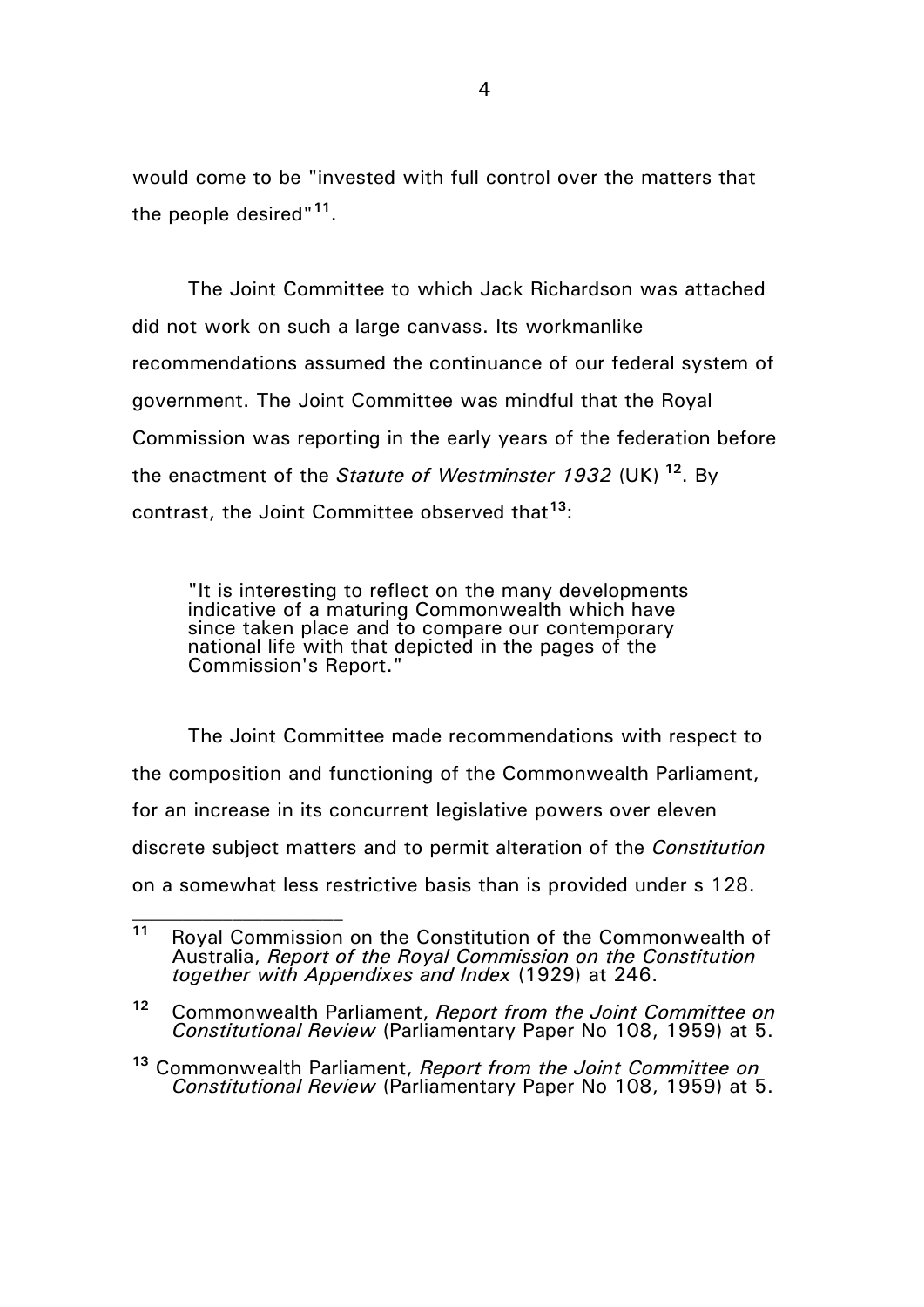The first of its recommendations on legislative power concerned navigation and shipping. Section 98 of the *Constitution*  states that the power of the Parliament to make laws with respect to trade and commerce extends to navigation and shipping, and to railways the property of any State. The Joint Committee explained that, before 1910, the view widely held, and acted upon, was that the whole subject of navigation and shipping was within the legislative competence of the Commonwealth**[14](#page-4-0)**. In that year, the High Court held that s 98 did not enlarge the trade and commerce power**[15](#page-4-1)**. It followed that the provisions of the *Seamen's Compensation Act 1909* (Cth), insofar as they purported to regulate intra-state trade, were invalid. A few years later, provisions of the *Navigation Act 1912* (Cth) and Regulations made under it concerning the manning of, and accommodation on, ships, were held to be invalid to the extent that they purported to apply to ships engaged solely in domestic trade**[16](#page-4-2)**.

Fittingly, the subject matter of navigation and shipping was included among the enumerated legislative powers of the Commonwealth in the Constitution Bill drafted in the spring of 1891

 $\mathcal{L}_\text{max}$ 

<span id="page-4-0"></span>**<sup>14</sup>** Commonwealth Parliament, *Report from the Joint Committee on Constitutional Review* (Parliamentary Paper No 108, 1959) at 58 [408].

<span id="page-4-1"></span>**<sup>15</sup>** *Owners of the SS Kalibia v Wilson* (1910) 11 CLR 689.

<span id="page-4-2"></span>**<sup>16</sup>** *Newcastle and Hunter River Steamship Co Ltd v Attorney- General for the Commonwealth* (1921) 29 CLR 357.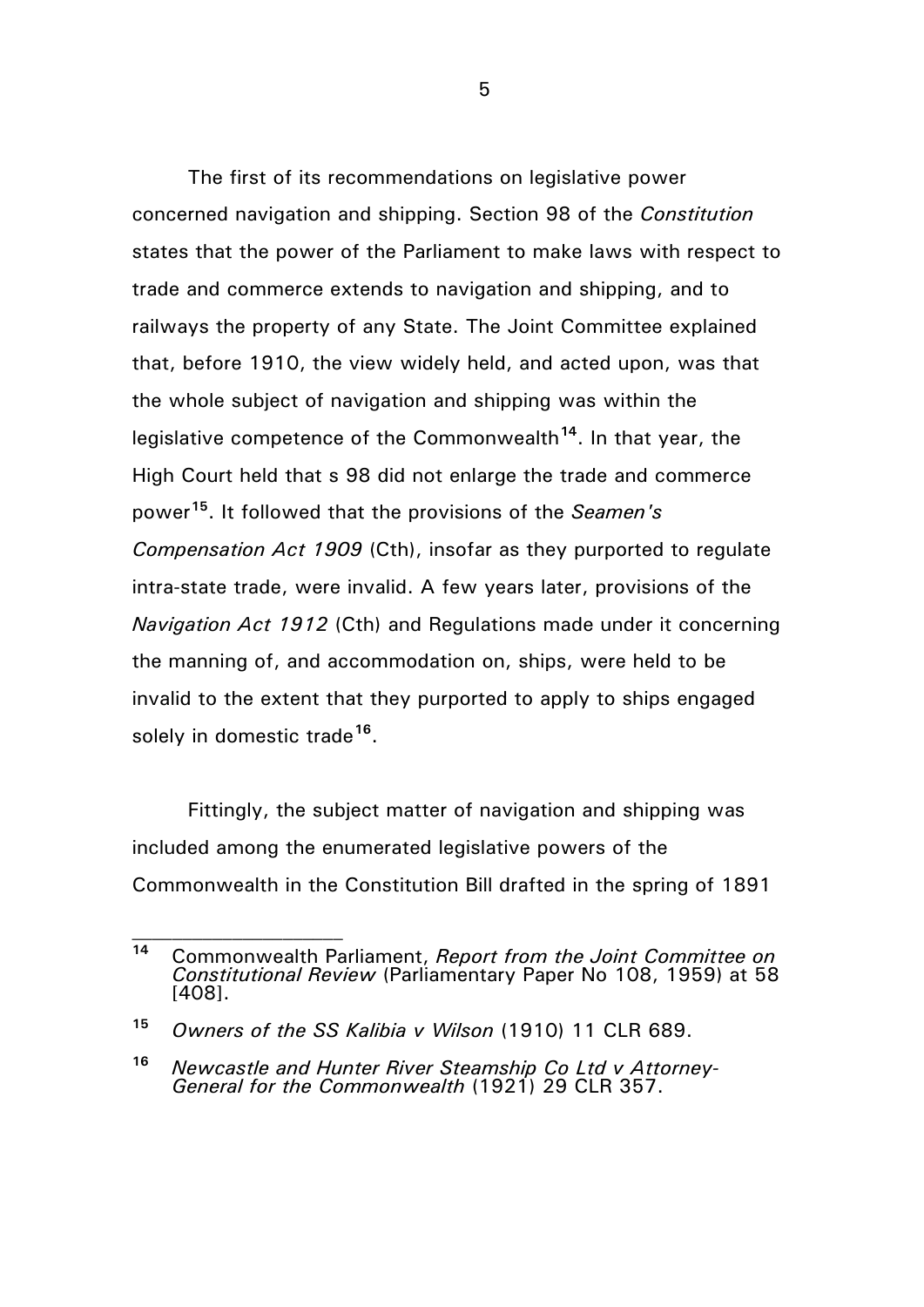on board the motor launch, *Lucinda***[17](#page-5-0)**. It appears that, at the Melbourne Session of the 1898 Convention, the concern to remove any doubt that State owned railways would be subject to the trade and commerce power led to the inclusion of the declaratory clause that became s 98. The Joint Committee considered that the members attending the Convention had not appreciated that the effect of locating the navigation and shipping power in clause 98 was to cut down the Commonwealth's power over that subject. So much, at least, was the view of the Solicitor-General, Sir Robert Garran, in his advice to Commonwealth and State Ministers when they met to consider constitutional matters in 1934**[18](#page-5-1)**. The absence of an express power over navigation and shipping was, in Sir Robert's view, an oversight**[19](#page-5-2)**.

The Joint Committee considered it completely illogical to have a legal power divided over a subject which, by its nature, is undivided. It endorsed the views of Sir John Latham and Professor Geoffrey Sawer, that the case in favour of amending the

 $\mathcal{L}_\text{max}$ 

<span id="page-5-0"></span>**<sup>17</sup>** Commonwealth Parliament, *Report from the Joint Committee on Constitutional Review* (Parliamentary Paper No 108, 1959) at 58-59 [415].

<span id="page-5-1"></span>**<sup>18</sup>** Commonwealth Parliament, *Report from the Joint Committee on Constitutional Review* (Parliamentary Paper No 108, 1959) at 58-59 [415]-[416].

<span id="page-5-2"></span>**<sup>19</sup>** Commonwealth Parliament, *Report from the Joint Committee on Constitutional Review* (Parliamentary Paper No 108, 1959) at 59 [416] citing Solicitor-General, Robert Garran's Memorandum to the Conference of Commonwealth and State Ministers on Constitutional Matters (1934).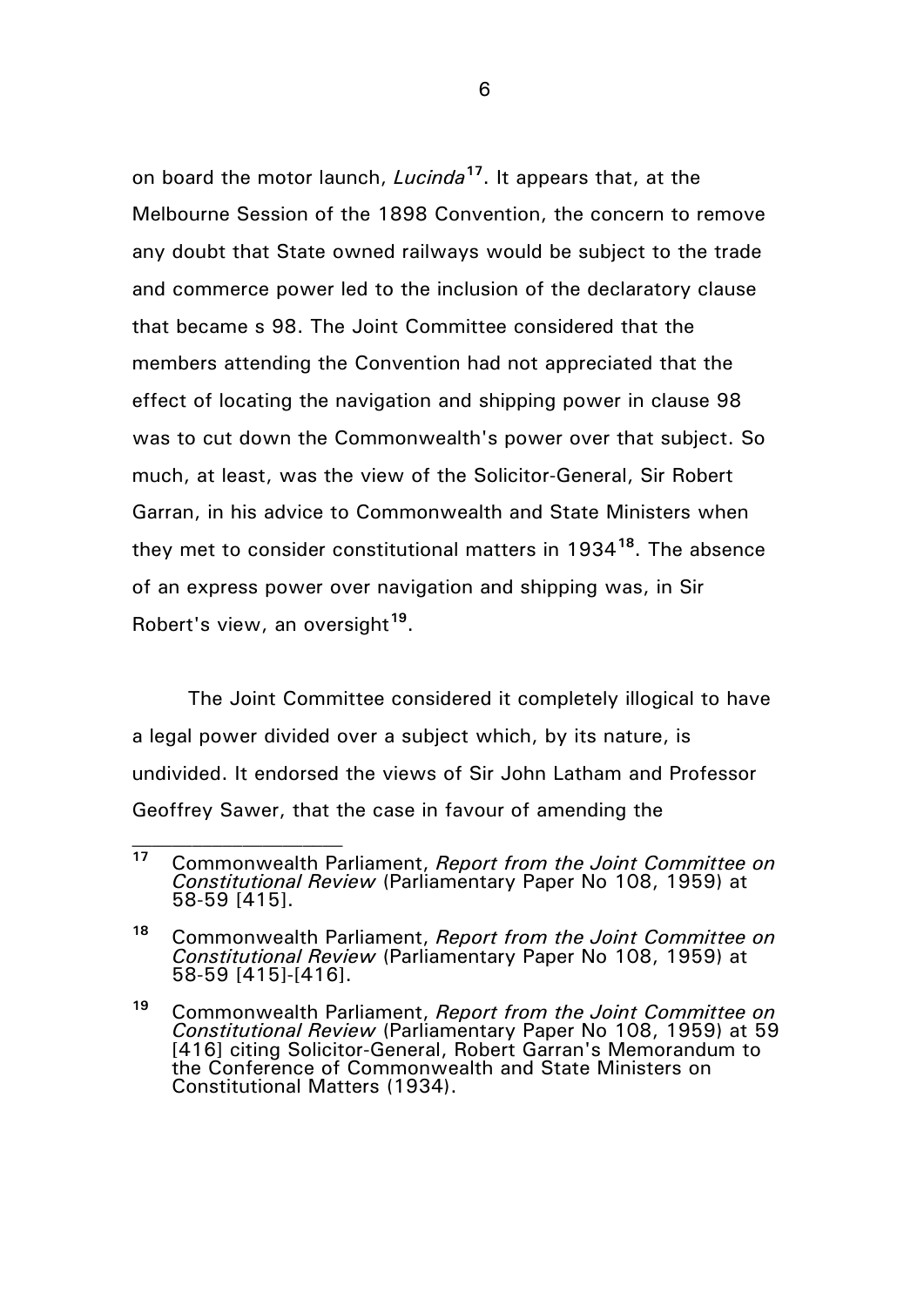*Constitution* to confer power on the Commonwealth to legislate in this area was overwhelming**[20](#page-6-0)**.

If the case for the Commonwealth to have power to regulate navigation and shipping was overwhelming, so much more so was the case for the Commonwealth to have power to regulate aviation. Aviation, of course, did not exist at Federation. The first scheduled passenger airline flight took place across Tampa Bay in the United States in 1914. By the end of World War I, lively questions had arisen with respect to sovereignty over airspace. At the Paris Peace Conference in 1919, the Convention Relating to the Regulation of Aerial Navigation ("the Convention") was drawn up. It was subsequently ratified by King George V on behalf of the British Empire. The Convention recognised the absolute sovereignty that every nation possesses over the airspace above its territory and waters. At the Premiers' Conference in 1920, the States resolved to refer power to make laws with respect to air navigation to the Commonwealth**[21](#page-6-1)**. The *Air Navigation Act 1920* (Cth) anticipated that referral. It purported to authorise the making of regulations for the purpose of giving effect to the Convention and to provide for the control of air navigation in the Commonwealth and its territories. In

<span id="page-6-0"></span>**<sup>20</sup>** Commonwealth Parliament, *Report from the Joint Committee on Constitutional Review* (Parliamentary Paper No 108, 1959) at 61 [435].

<span id="page-6-1"></span>**<sup>21</sup>** Commonwealth Parliament, *Report from the Joint Committee on Constitutional Review* (Parliamentary Paper No 108, 1959) at 68 [492].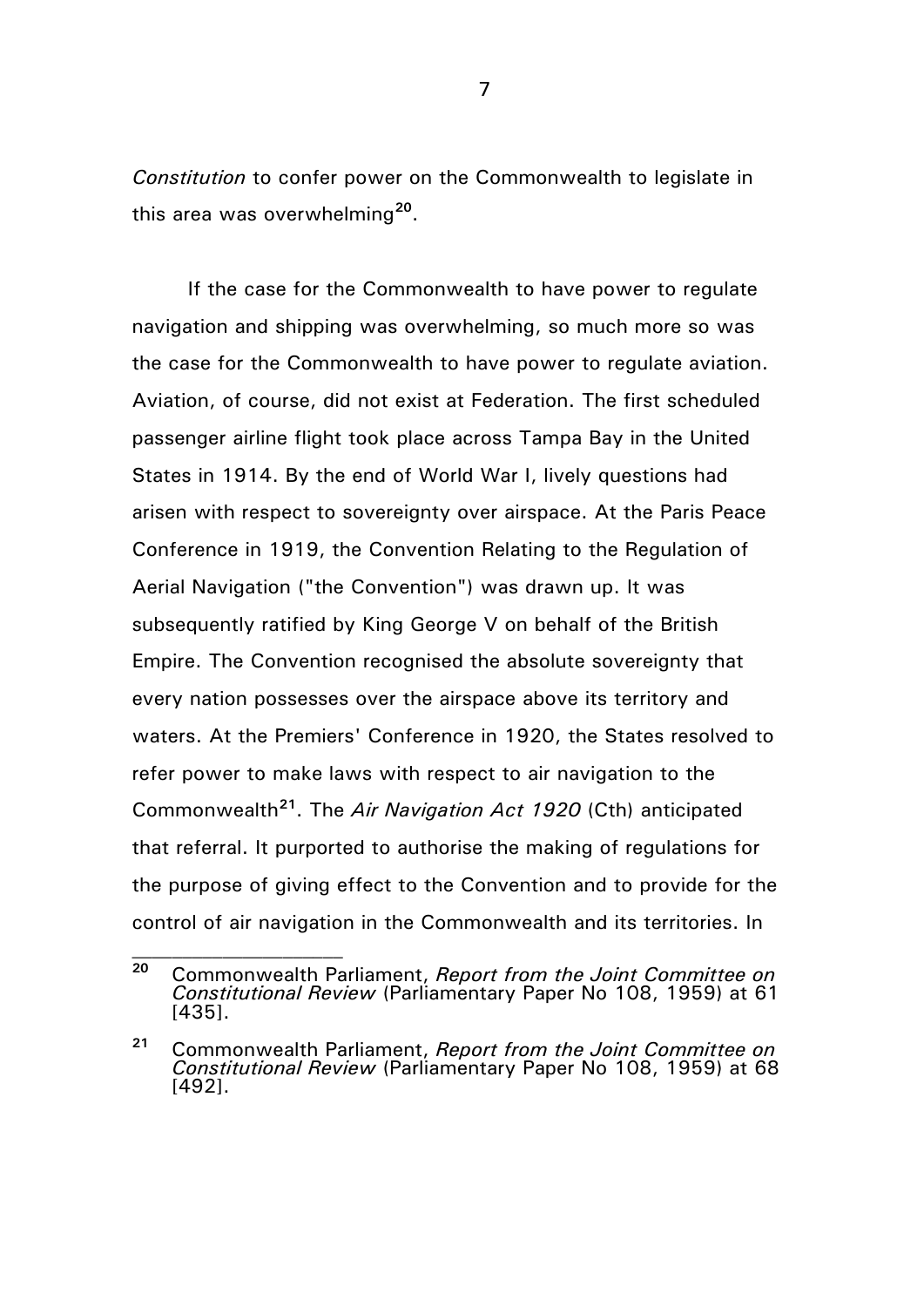the event, a majority of States failed to implement the terms of the referral resolution.

In 1936, the validity of Regulations made under the *Air Navigation Act* were successfully challenged in the High Court<sup>[22](#page-7-0)</sup>. It was a moment prefiguring "The Castle". A daredevil, one-legged, aviator, Henry Goya Henry, famed for flying his Australian-made biplane, the Jolly Roger, under Sydney Harbour Bridge, was convicted before the Court of Petty Sessions of an offence under the Regulations. The offence was particularised as flying within the limits of the Commonwealth, namely near Mascot in the State of New South Wales, without being licensed in the prescribed manner. Henry brought proceedings in the High Court's original jurisdiction contending that the Regulations were invalid. Evatt J granted an order nisi for a writ of prohibition to restrain the informant and the Magistrate from proceeding on the conviction.

In the Full Court, the Commonwealth sought to defend the Regulations, submitting, among other arguments, that under the trade and commerce power it must have the capacity to protect inter-state and foreign aviation from interference**[23](#page-7-1)**. Aviation was still in its infancy when the case was decided. Rejecting this plank of the Commonwealth's case, Latham CJ observed that considerations of

 $\mathcal{L}_\text{max}$ 

<span id="page-7-0"></span>**<sup>22</sup>** *R v Burgess; Ex parte Henry* (1936) 55 CLR 608.

<span id="page-7-1"></span>**<sup>23</sup>** *The King v Burgess; Ex parte Henry* (1936) 55 CLR 608 at 627.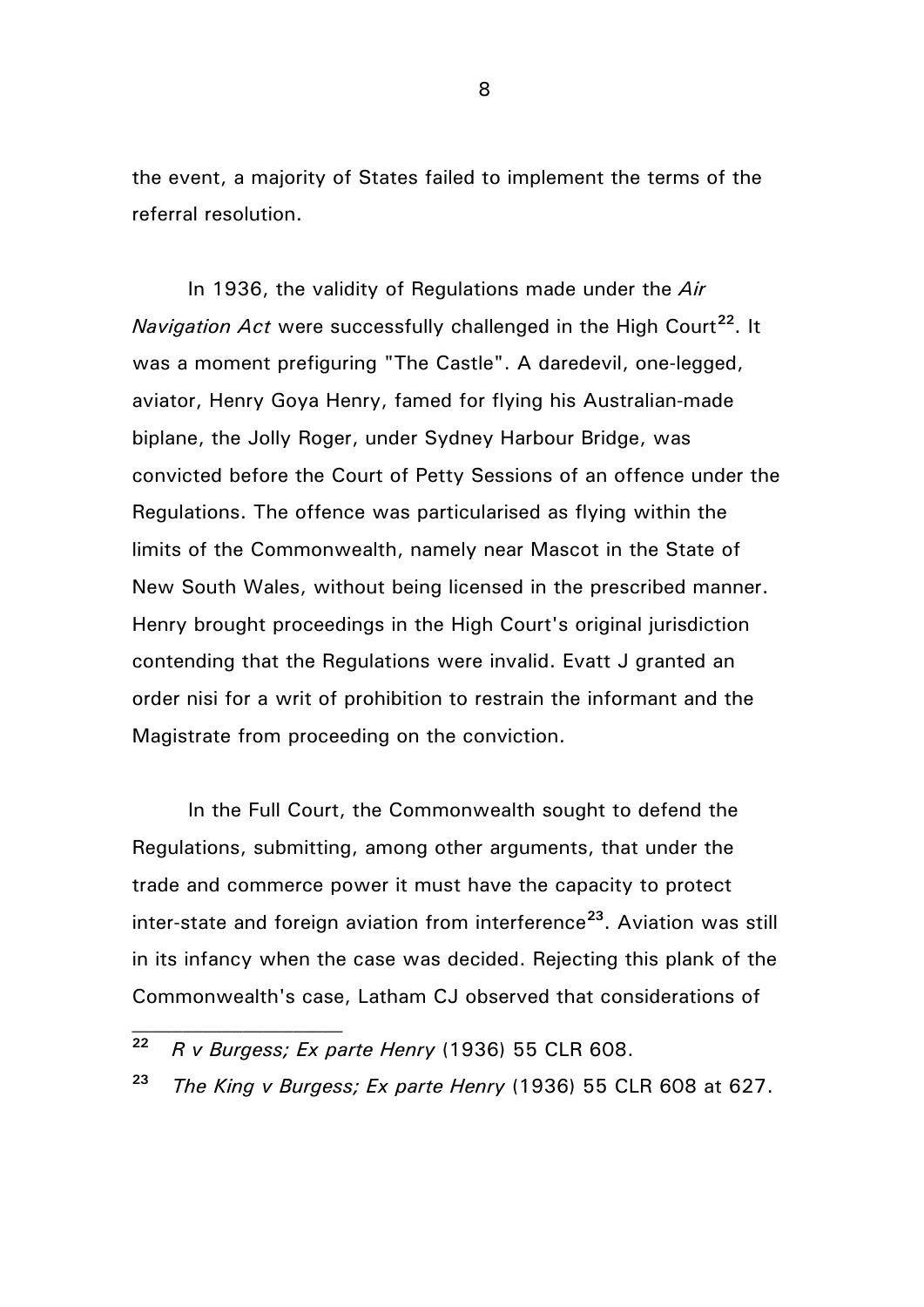expediency could not control the construction of the statutory language: the *Constitution* confers on the Commonwealth power over inter-state and foreign trade and commerce. It did not give power over intra-state trade and commerce**[24](#page-8-0)**. In 1937, a proposal to give the Commonwealth power with respect to air navigation and aircraft was the subject of a referendum. The proposal was approved by a majority of voters but it failed to obtain the necessary majority of States**[25](#page-8-1)**.

Looking at the matter in 1959, the Joint Committee said that it was absurd that legal power over aviation should be determined by the physical boundaries of the States**[26](#page-8-2)**. It recommended that the *Constitution* be amended to vest express power over aviation in the Commonwealth Parliament.

The Commonwealth's power over industrial matters under s 51(xxxv) is "to make laws … with respect to conciliation and arbitration for the prevention and settlement of industrial disputes extending beyond the limits of any one State". The Joint Committee pointed out that at Federation the six colonies each possessed its

 $\mathcal{L}_\text{max}$ 

<span id="page-8-0"></span>**<sup>24</sup>** *The King v Burgess; Ex parte Henry* (1936) 55 CLR 608 at 628.

<span id="page-8-1"></span>**<sup>25</sup>** Commonwealth Parliament, *Report from the Joint Committee on Constitutional Review* (Parliamentary Paper No 108, 1959) at 69 [495].

<span id="page-8-2"></span>**<sup>26</sup>** Commonwealth Parliament, *Report from the Joint Committee on Constitutional Review* (Parliamentary Paper No 108, 1959) at 69 [497].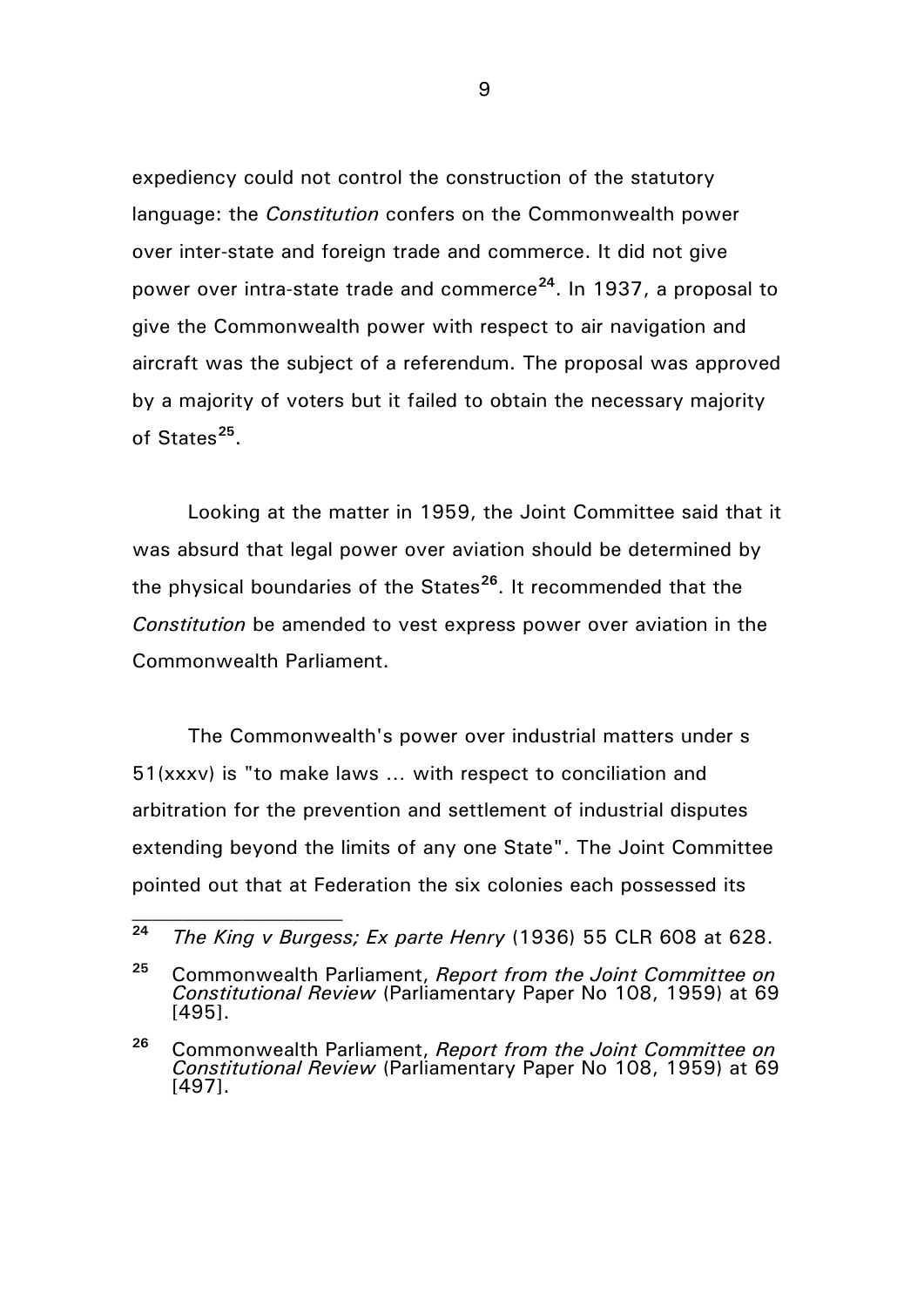own distinct economy and that, over the succeeding half-century, a single economy had emerged. The state of that single economy was, in the Joint Committee's view, a matter of national importance**[27](#page-9-0)**. It drew attention to the problems occasioned by the division of industrial powers between the Commonwealth and the States and the particular difficulties caused by the technical and restrictive language of s 51(xxxv). It proposed that the Commonwealth have power to make laws with respect to the terms and conditions of industrial employment and the prevention and settlement of industrial disputes**[28](#page-9-1)**.

A little over five years after its first sitting, the High Court held in *Huddart Parker & Co Pty Ltd v Moorehead***[29](#page-9-2)** that provisions of the *Australian Industries Preservation Act 1906* (Cth) were ultra vires insofar as they purported to apply prohibitions on restraint of trade to corporations engaged in intra-state trade. The Joint Committee was critical of the decision. It again drew on Sir Robert Garran's 1934 advice to the Commonwealth and State Ministers. Sir Robert had drawn attention to the differences in the analysis of each of the

 $\mathcal{L}_\text{max}$ 

<span id="page-9-0"></span>**<sup>27</sup>** Commonwealth Parliament, *Report from the Joint Committee on Constitutional Review* (Parliamentary Paper No 108, 1959) at 86 [625].

<span id="page-9-1"></span>**<sup>28</sup>** Commonwealth Parliament, *Report from the Joint Committee on Constitutional Review* (Parliamentary Paper No 108, 1959) at 105 [766].

<span id="page-9-2"></span>**<sup>29</sup>** (1909) 8 CLR 330 ("*Huddart Parker*").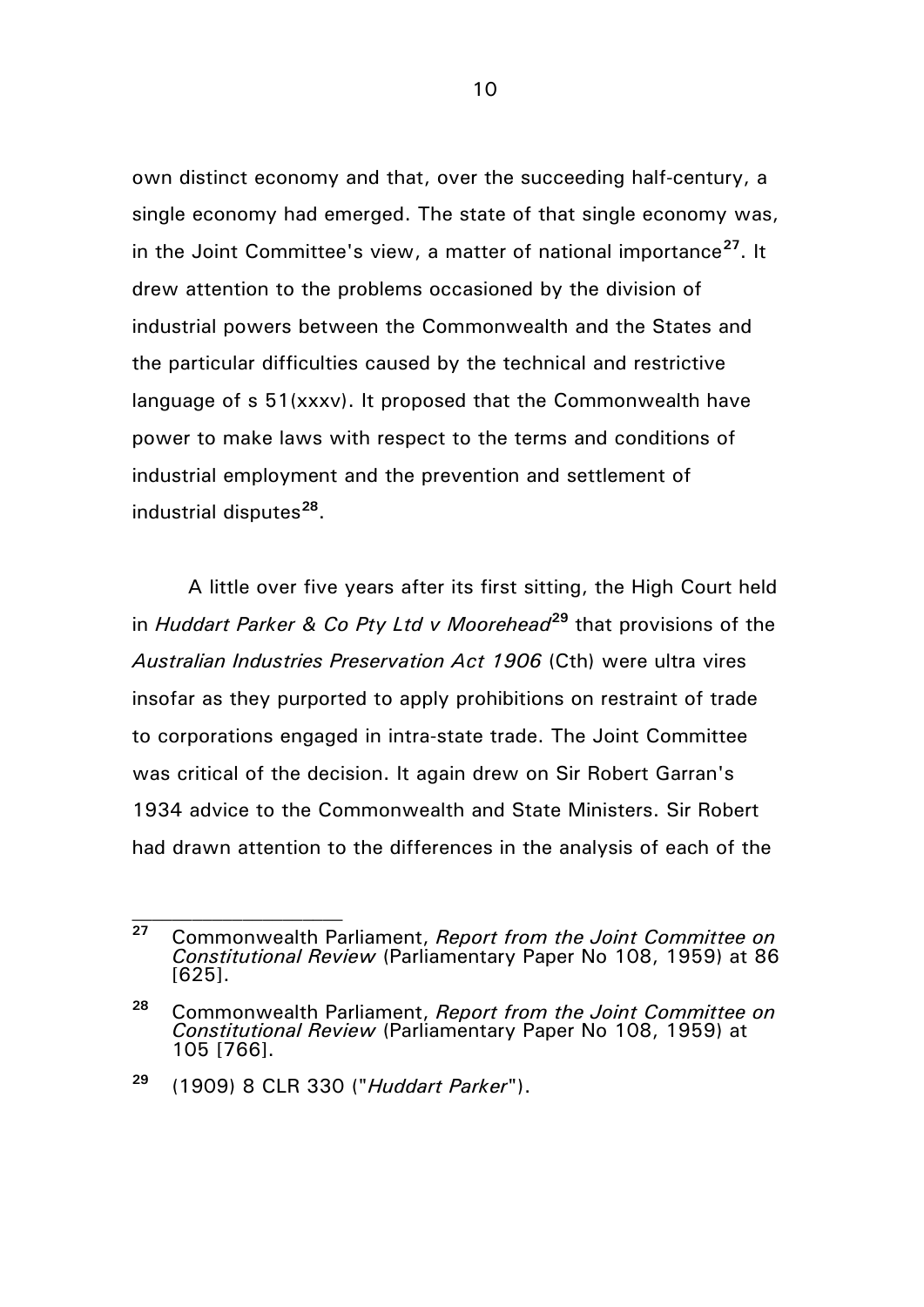Justices as to the scope of the corporations power**[30](#page-10-0)**. He had explained that there had been little debate on the clause that became s 51(xx) at the Convention of 1897-98, which he believed had been intended to give the Commonwealth power to enact a general "company law"**[31](#page-10-1)**.

For its part, the Joint Committee inclined to the view that it was uncertain what the framers intended. It did note that counsel assisting the Royal Commission on the Constitution, later to become the Chief Judge in Equity of the Supreme Court of New South Wales, described the discovery that there was no general power to legislate with respect to companies as "one of the surprises of litigation"**[32](#page-10-2)**. The Joint Committee concluded that there was nothing to be lost and a good deal to be gained by having a uniform company law for the whole of Australia**[33](#page-10-3)**.

<span id="page-10-0"></span>**<sup>30</sup>** Commonwealth Parliament, *Report from the Joint Committee on Constitutional Review* (Parliamentary Paper No 108, 1959) at 108 [787].

<span id="page-10-1"></span>**<sup>31</sup>** Commonwealth Parliament, *Report from the Joint Committee on Constitutional Review* (Parliamentary Paper No 108, 1959) at 109 [792].

<span id="page-10-2"></span>**<sup>32</sup>** Commonwealth Parliament, *Report from the Joint Committee on Constitutional Review* (Parliamentary Paper No 108, 1959) at 109 [790] citing Nicholas, *The Australian Constitution*, 2nd ed (1952) at 59.

<span id="page-10-3"></span>**<sup>33</sup>** Commonwealth Parliament, *Report from the Joint Committee on Constitutional Review* (Parliamentary Paper No 108, 1959) at 111 [811].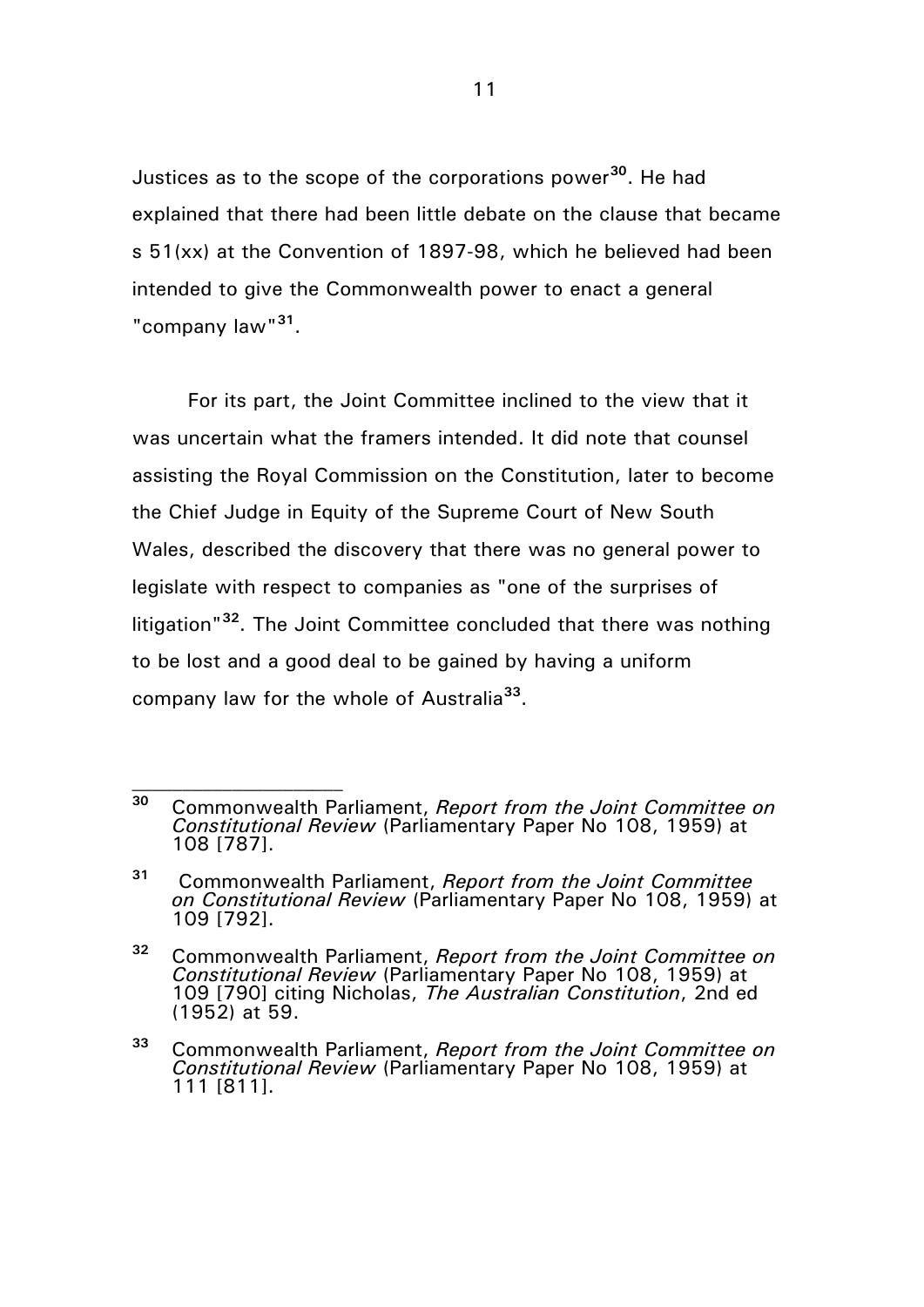The Joint Committee also recommended that the Commonwealth Parliament have express powers to legislate with respect to restrictive trade practices**[34](#page-11-0)** and with respect to marketing schemes for primary produce. It was evident that the marketing of several important primary products required uniform national policies. Such a scheme was often only possible if the Commonwealth and all six States agreed to it. Even then, as the Joint Committee noted, s 92 would still "stand above any agreement"**[35](#page-11-1)**. It recommended that the Commonwealth be given power to make laws with respect to marketing primary produce, free from the constraints of s 92**[36](#page-11-2)**.

The Joint Committee concluded its Final Report with one acknowledgment**[37](#page-11-3)**:

"The Committee deems itself fortunate to have had as its Legal Secretary a brilliant young lawyer of outstanding ability, character and personality in Mr J.E. Richardson, B.A., LL.M. The Committee expresses its keen appreciation of the action of the Solicitor-General in

<span id="page-11-0"></span>**<sup>34</sup>** Commonwealth Parliament, *Report from the Joint Committee on Constitutional Review* (Parliamentary Paper No 108, 1959) at 117 [856].

<span id="page-11-1"></span>**<sup>35</sup>** Commonwealth Parliament, *Report from the Joint Committee on Constitutional Review* (Parliamentary Paper No 108, 1959) at 126 [924].

<span id="page-11-2"></span>**<sup>36</sup>** Commonwealth Parliament, *Report from the Joint Committee on Constitutional Review* (Parliamentary Paper No 108, 1959) at 133 [978].

<span id="page-11-3"></span>**<sup>37</sup>** Commonwealth Parliament, *Report from the Joint Committee on Constitutional Review* (Parliamentary Paper No 108, 1959) at 172 [1310].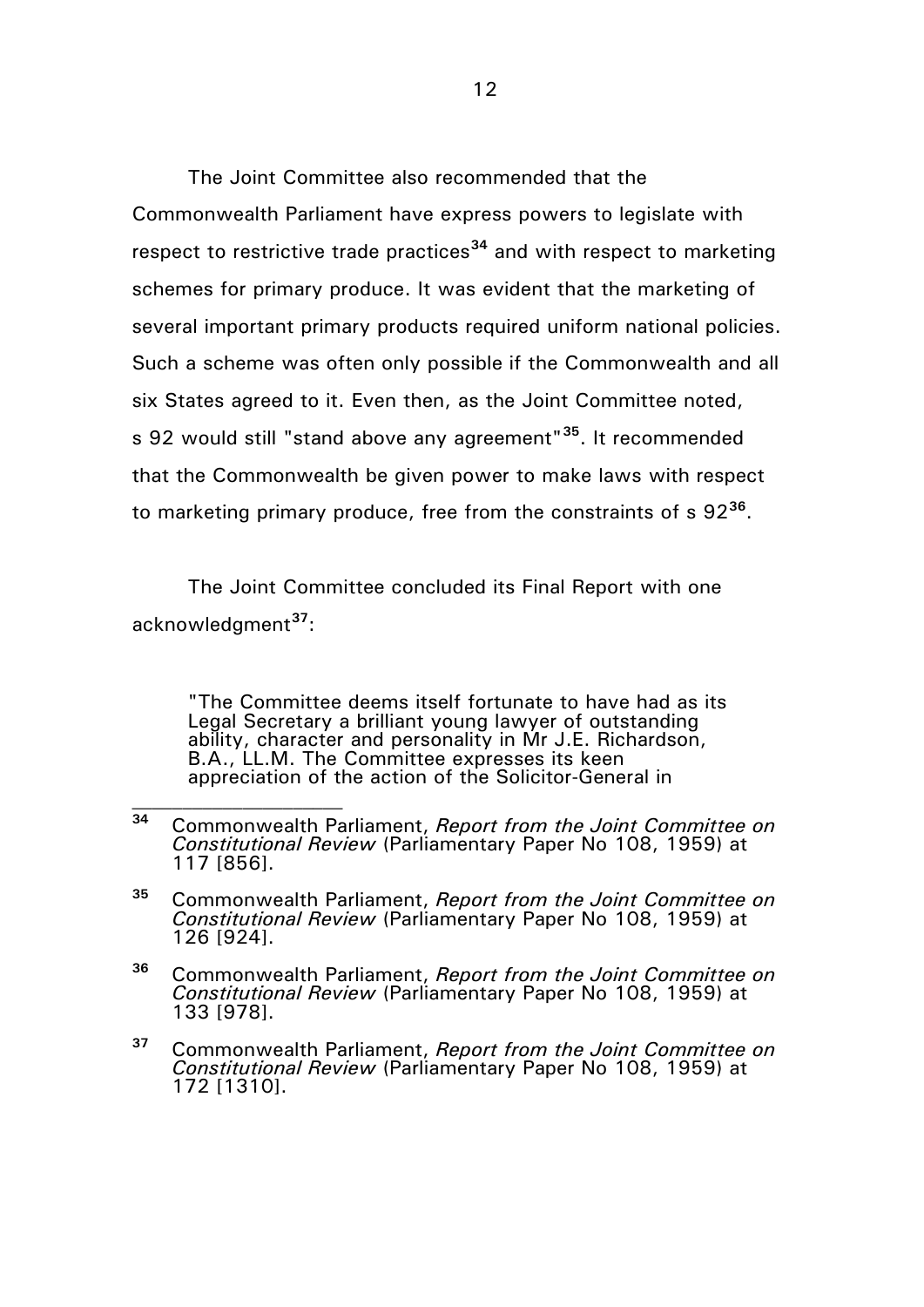making Mr. Richardson's services available. His numerous written submissions on aspects of the Constitution, his efficient help to the Committee in its deliberations and his preparation of draft reports were invaluable and were matched by his complete devotion to the work of the Committee throughout the past three years."

Thirty years after the publication of the Final Report, Jack Richardson reflected on the Joint Committee's work in a paper published in the *Canberra Bulletin of Public Administration***[38](#page-12-0)**. The lapse of time permitted him to write frankly about the Joint Committee's deliberations and his perception of the political forces that had led to its establishment and which had seen its work largely buried. He explained that, in government circles at the time, many believed that Prime Minister Menzies' interest in constitutional reform was confined to the possible amendment of s 57. The experience of the double dissolution in 1951 and the continued prospect of a hostile Senate had led him to believe that there should be a better mechanism for the resolution of deadlocks between the two Houses**[39](#page-12-1)**.

Richardson explained that the initial Chairman of the Joint Committee was the then Attorney-General, Senator Spicer. Shortly after its establishment, Senator Spicer was appointed Chief Justice

<span id="page-12-0"></span>**<sup>38</sup>** Richardson, "The Parliamentary Joint Committee on Constitutional Review" (1986) *Canberra Bulletin of Public Administration* 154.

<span id="page-12-1"></span>**<sup>39</sup>** Richardson, "The Parliamentary Joint Committee on Constitutional Review" (1986) *Canberra Bulletin of Public Administration* 154.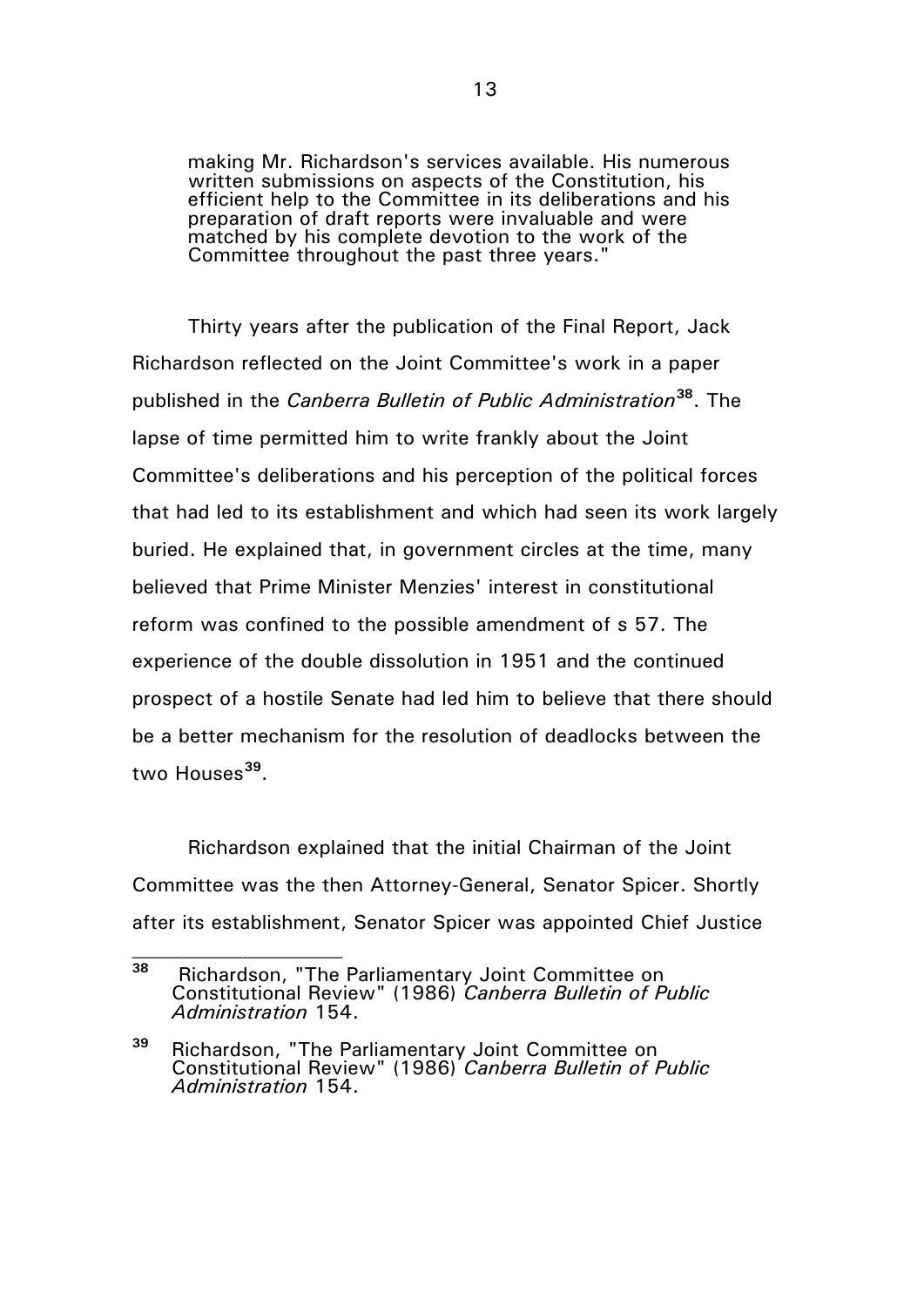of the newly-formed Commonwealth Industrial Court and his successor, Senator O'Sullivan, took over the Chairmanship. Richardson neutrally explained that under Senator Spicer's leadership there had been a degree of uncertainty as to how extensive the review should be. Under the "genial chairmanship" of Senator O'Sullivan, the Committee had felt "less inhibited"**[40](#page-13-0)**. In the result, the Committee had undertaken a wide-ranging review and away from party pressures it had succeeded in achieving near unanimity in its recommendations.

At the general election following the publication of the Final Report, the Menzies Government was returned, and Sir Garfield Barwick became the Attorney-General. Richardson said that he had been summoned by Sir Kenneth Bailey, the Solicitor-General, and was informed that, apart from interest in a federal law on restrictive trade practices, the Attorney-General was not attracted in the least to much of the work of the Joint Committee**[41](#page-13-1)**. The Joint Committee had hoped that it would be reconvened to finish work on outstanding matters. It was not reconvened, its Final Report was not debated in the Parliament and none of its recommendations were submitted to the electorate by way of referendum. By 1986, Jack Richardson had

<span id="page-13-0"></span>**<sup>40</sup>** Richardson, "The Parliamentary Joint Committee on Constitutional Review" (1986) *Canberra Bulletin of Public Administration* 154.

<span id="page-13-1"></span>**<sup>41</sup>** Richardson, "The Parliamentary Joint Committee on Constitutional Review" (1986) *Canberra Bulletin of Public Administration* 154 at 155.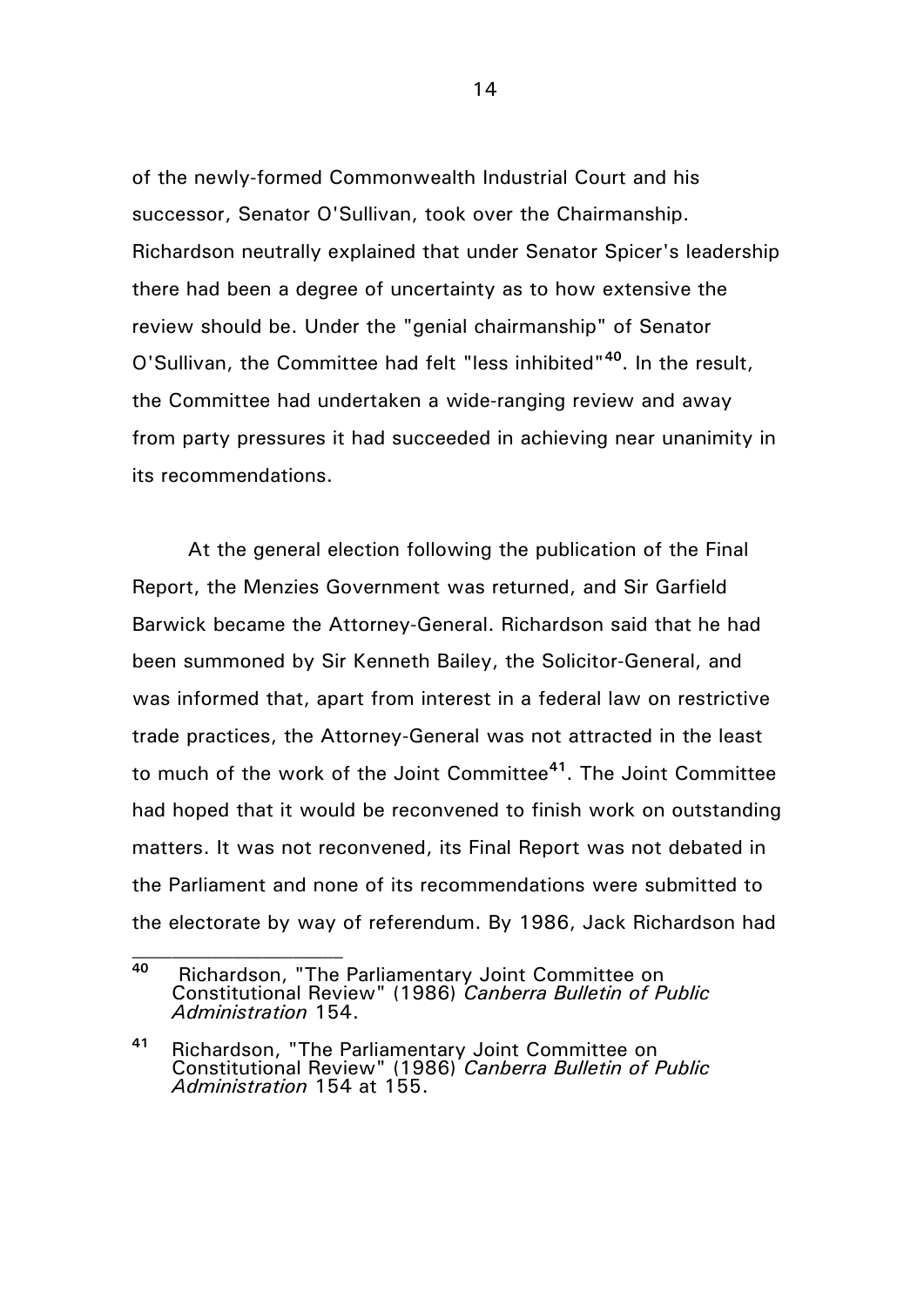come to the view that parliamentary committees and constitutional conventions had "had their day"**[42](#page-14-0)**.

Richardson accepted with equanimity that the mechanism under s 128 for alteration of the *Constitution* has produced "impressively conservative" results**[43](#page-14-1)**. He observed with equal equanimity that the Joint Committee's recommendations for increase in the Commonwealth's concurrent legislative power had been largely rendered unnecessary by decisions of the High Court over the succeeding 30 years. He characterised those decisions as a striking commentary on how the *Constitution* had been "amended" by the judicial process rather than by formal legislative change**[44](#page-14-2)**. I infer from the tenor of his writing on the topic that Jack Richardson was not troubled by this development.

Apart from constitutional law, Jack Richardson's area of specialty was aviation law. He welcomed the High Court's recognition in 1965 that the world had moved on in the matter of

<span id="page-14-0"></span>**<sup>42</sup>** Richardson, "The Parliamentary Joint Committee on Constitutional Review" (1986) *Canberra Bulletin of Public Administration* 154 at 156.

<span id="page-14-1"></span>**<sup>43</sup>** Richardson, "Reform of the Constitution" in Evans (ed), *Labor and the Constitution 1972-1975: Essays and Commentaries on the Constitutional Controversies of the Whitlam years in Australian Government* (1977) 76.

<span id="page-14-2"></span>**<sup>44</sup>** Richardson, "The Parliamentary Joint Committee on Constitutional Review" (1986) *Canberra Bulletin of Public Administration* 154 at 155.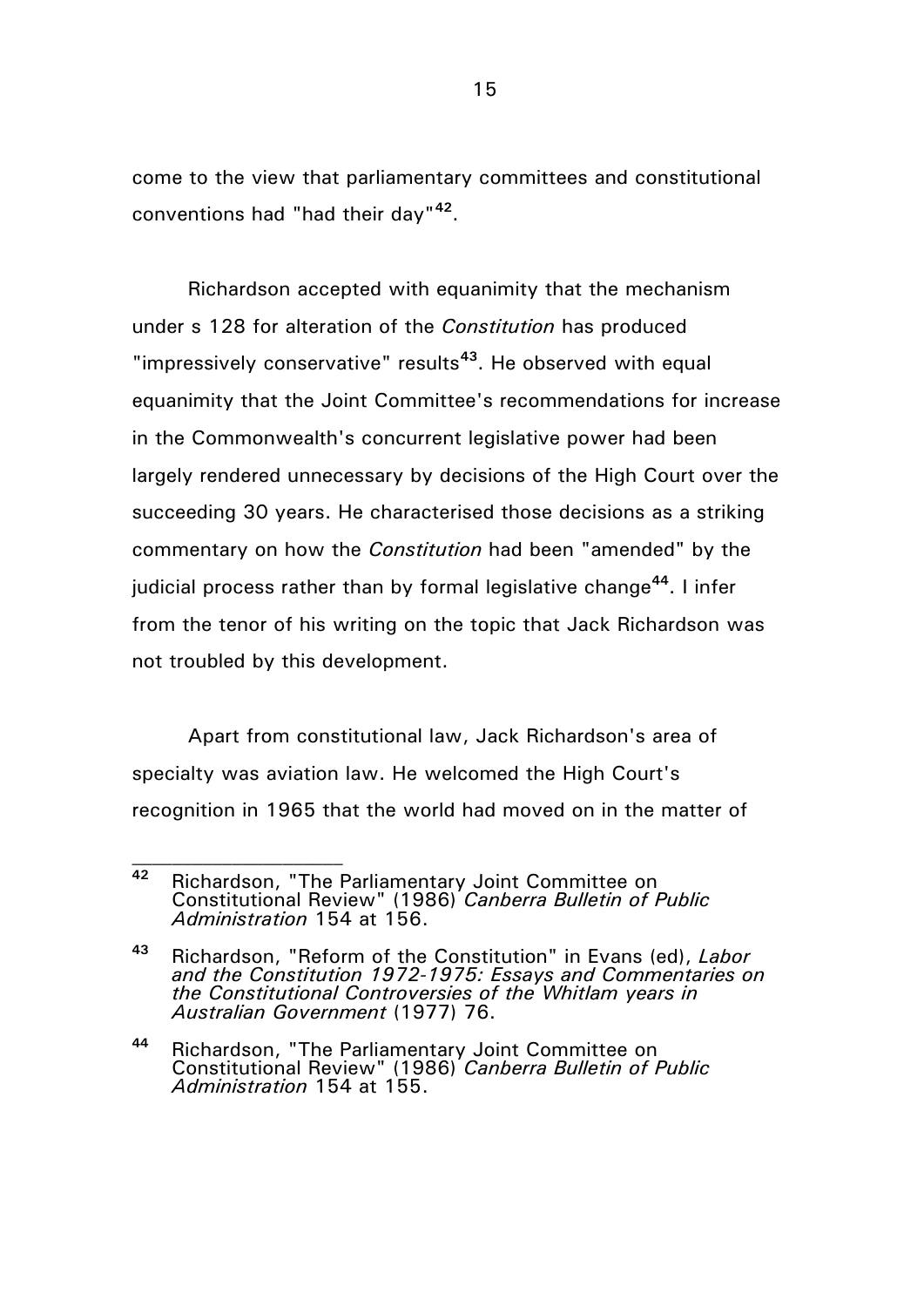aviation**[45](#page-15-0)**. Regulations that prohibited the use of an aircraft in public transport operations without a licence issued by the Director-General of Civil Aviation were held to be valid in relation to intra-state aviation. Windeyer J explained that the real strength of the Commonwealth's case lay in the simple proposition that inter-state and overseas air navigation could only be effectively regulated if all aircraft using the air over Australia were subject to the same code of rules**[46](#page-15-1)**. As his Honour had earlier explained, "measures that at one time might have been unnecessary may, with changing circumstances, become necessary"**[47](#page-15-2)**. It was not that the nature of the power changed. Rather, what changed were the conditions and circumstances within which the power is exercisable**[48](#page-15-3)**.

Jack Richardson was equally pleased to see *Huddart Parker* overruled in the *Strickland v Rocla Concrete Pipes Ltd***[49](#page-15-4)**, which decision served to address many of the concerns that the Joint

<span id="page-15-0"></span>**<sup>45</sup>** *Airlines of New South Wales Pty Ltd v New South Wales [No 2]* (1965) 113 CLR 54.

<span id="page-15-1"></span>**<sup>46</sup>** *Airlines of New South Wales Pty Ltd v New South Wales [No 2]* (1965) 113 CLR 54 at 151.

<span id="page-15-2"></span>**<sup>47</sup>** *Airlines of New South Wales Pty Ltd v New South Wales* (1964) 113 CLR 1 at 51.

<span id="page-15-3"></span>**<sup>48</sup>** *Airlines of New South Wales Pty Ltd v New South Wales* (1964) 113 CLR 1 at 51.

<span id="page-15-4"></span>**<sup>49</sup>** (1971) 124 CLR 468.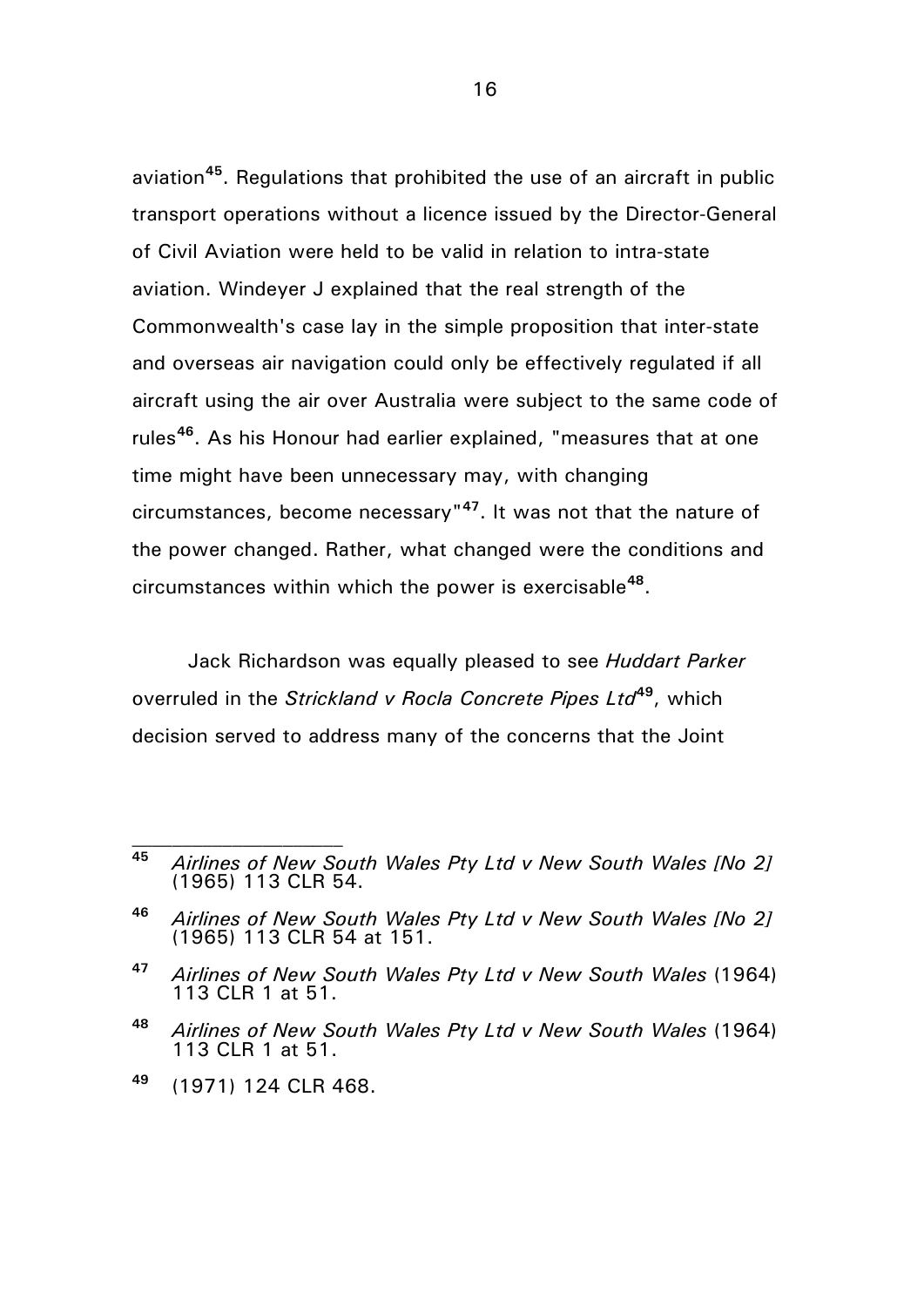Committee had identified as to the Commonwealth's capacity to legislate with respect to restrictive trade practices**[50](#page-16-0)**.

Jack Richardson's benign reflections on the work of the High Court supplanting the need for legislative amendment of the *Constitution* were made two years before *Cole v Whitfield***[51](#page-16-1)** was decided**[52](#page-16-2)**. I suspect that Richardson, like many practising lawyers, might have welcomed *Cole v Whitfield* as a secular miracle: a unanimous judgment settling the scope of s 92 after so many failed attempts.

This was not a universal view. The Hon PD Connolly, a retired judge of the Supreme Court of Queensland, was prompted to write**[53](#page-16-3)**:

"[T]he question is whether it is open to seven lawyers, no matter how eminent the office which they hold, to reverse well-established law by reason of a personal

- <span id="page-16-2"></span>**<sup>52</sup>** Richardson, "The Parliamentary Joint Committee on Constitutional Review" (1986) *Canberra Bulletin of Public Administration* 154.
- <span id="page-16-3"></span>**<sup>53</sup>** Connolly, "*Cole v Whitfield* – The Repeal of Section 92 of the Constitution?" (1991) 16 *University of Queensland Law Journal* 290 at 295-296.

<span id="page-16-0"></span>**<sup>50</sup>** Richardson, "Reform of the Constitution" in Evans (ed), *Labor and the Constitution 1972-1975: Essays and Commentaries on the Constitutional Controversies of the Whitlam years in Australian Government* (1977) 76 at 77, citing *Strickland v Rocla Concrete Pipes Ltd* (1971) 124 CLR 468.

<span id="page-16-1"></span>**<sup>51</sup>** *Cole v Whitfield* (1988) 165 CLR 360.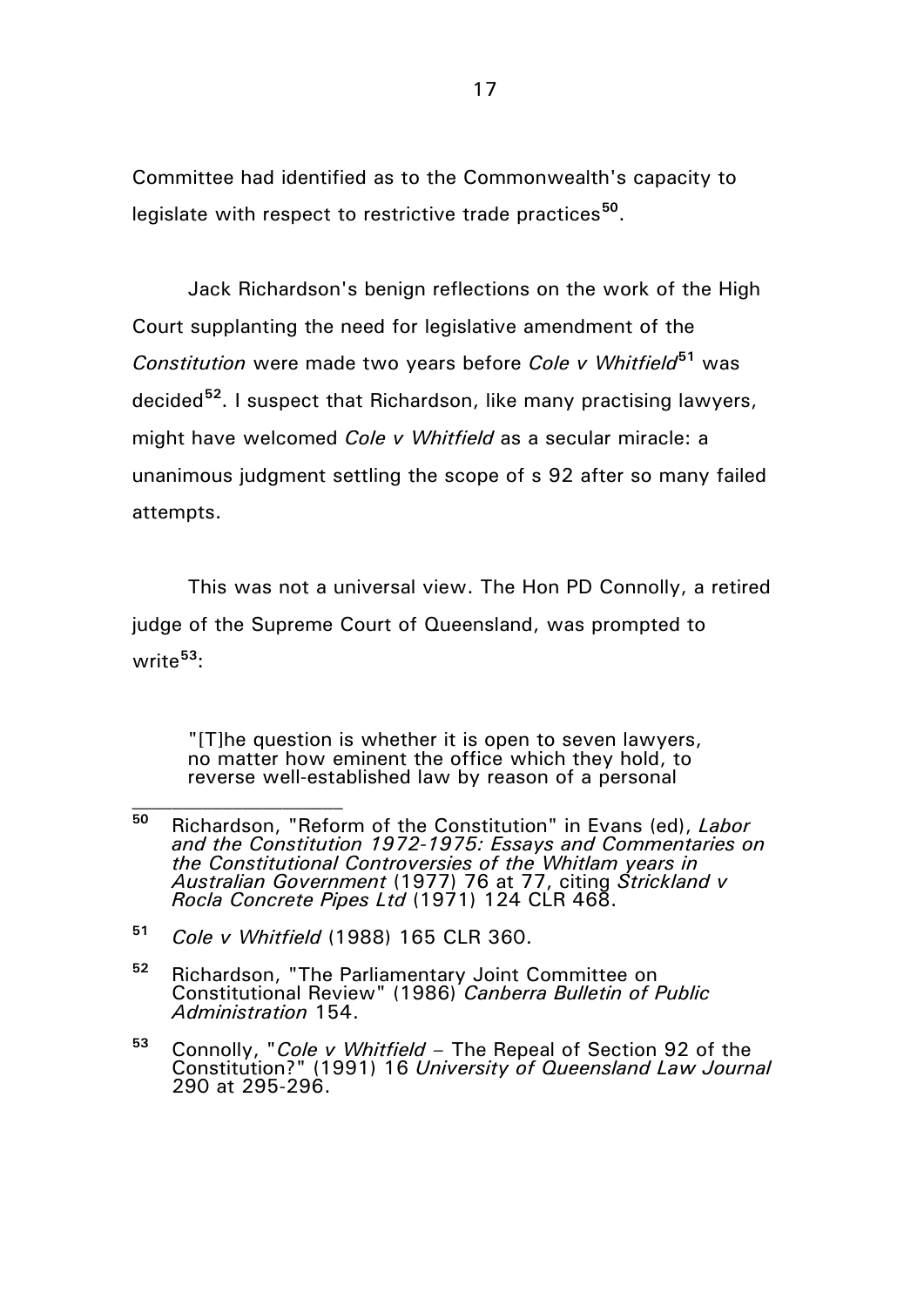preference. … Sad though it may be for the High Court to apply decisions with which they are in personal disagreement, that is the lot of judges everywhere and at all times. One asks oneself however what a democracy is to do when its judges deliberately depart from the law so as to deprive the people of existing rights under a Constitution which, in theory, the people alone can alter."

Perhaps no one so much as the late Professor Michael Coper is entitled to take umbrage with the decision in *Cole v Whitfield*. When the decision was handed down, Professor Coper's scholarly monograph on s 92**[54](#page-17-0)** was still new and might have been expected to have some years of profitable life left in it. As he observed in the preface, no other area of the *Constitution* had excited the imagination quite like s 92, from WA Holman's image of the provision "charging like a torpedo through a bay of crowded shipping"**[55](#page-17-1)** to GL Hart's image of it as "an unruly team that has bolted out of the last century"**[56](#page-17-2)**. Commentators had groped for one metaphor after another to convey the controversy which the provision had generated**[57](#page-17-3)**.

<span id="page-17-0"></span>**<sup>54</sup>** Coper, *Freedom of Interstate Trade under the Australian Constitution* (1983).

<span id="page-17-1"></span>**<sup>55</sup>** Holman, "Section 92 – Should it be Retained?" (1933) 7 *Australian Law Journal* 140 at 142.

<span id="page-17-2"></span>**<sup>56</sup>** Hart, "Some Aspects of Section 92 of the Constitution" (1957) 30 *Australian Law Journal* 551 at 563.

<span id="page-17-3"></span>**<sup>57</sup>** Coper, *Freedom of Interstate Trade under the Australian Constitution* (1983) at iii.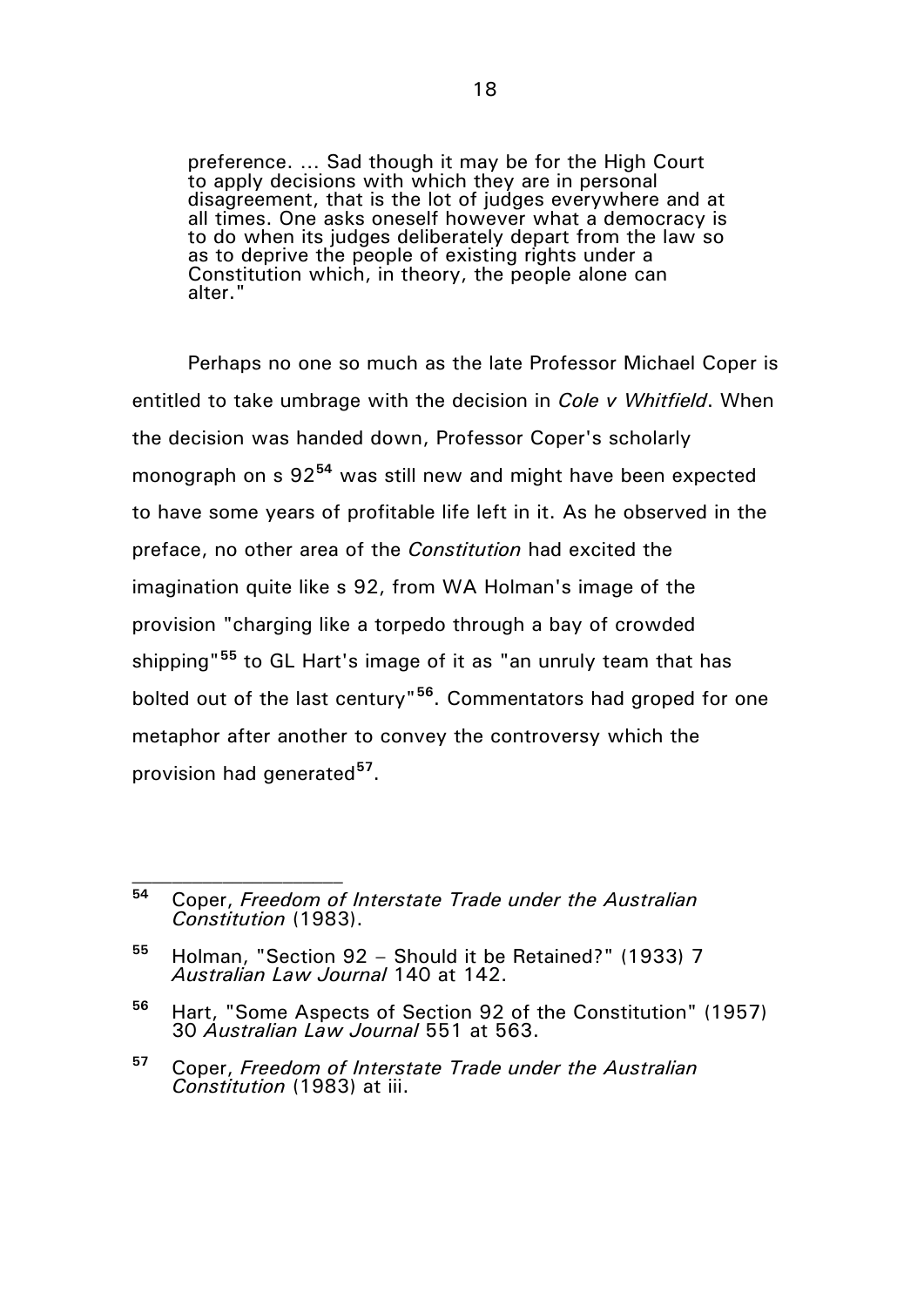Nonetheless, when Professor Coper addressed the topic of constitutional change as the product of judicial interpretation his tone was sanguine**[58](#page-18-0)**. Not one to fawn, Professor Coper said one does not have to be blind to the limits of judges in order to recognise "the appropriateness and inevitability of the creative element in judge-made law"**[59](#page-18-1)**. Professor Coper was not inclined to inhibit judges from using "their usual wizardry" to arrive at decisions blending history, text, precedent, purpose and policy that are in tune with the perceived needs of the day<sup>[60](#page-18-2)</sup>. As he characterised the product of judicial interpretation of the *Constitution*, "while the lyrics ... have remained virtually unchanged, the judges, by making their choices, have substantially rewritten the music"**[61](#page-18-3)**.

An alternative view is that much of the Court's work in constitutional cases has involved the illegitimate usurpation of the power which the *Constitution* vests in the people of the

<span id="page-18-0"></span>**<sup>58</sup>** Coper, "The People and the Judges: Constitutional Referendums and Judicial Interpretation" in Lindell (ed) *Future Directions in Australian Constitutional Law* (1994) 73.

<span id="page-18-1"></span>**<sup>59</sup>** Coper, "The People and the Judges: Constitutional Referendums and Judicial Interpretation" in Lindell (ed) *Future Directions in Australian Constitutional Law* (1994) 73 at 74.

<span id="page-18-2"></span>**<sup>60</sup>** Coper, "The People and the Judges: Constitutional Referendums and Judicial Interpretation" in Lindell (ed) *Future Directions in Australian Constitutional Law* (1994) 73 at 74.

<span id="page-18-3"></span>**<sup>61</sup>** Coper, *Encounters with the Australian Constitution* (1987) at 401.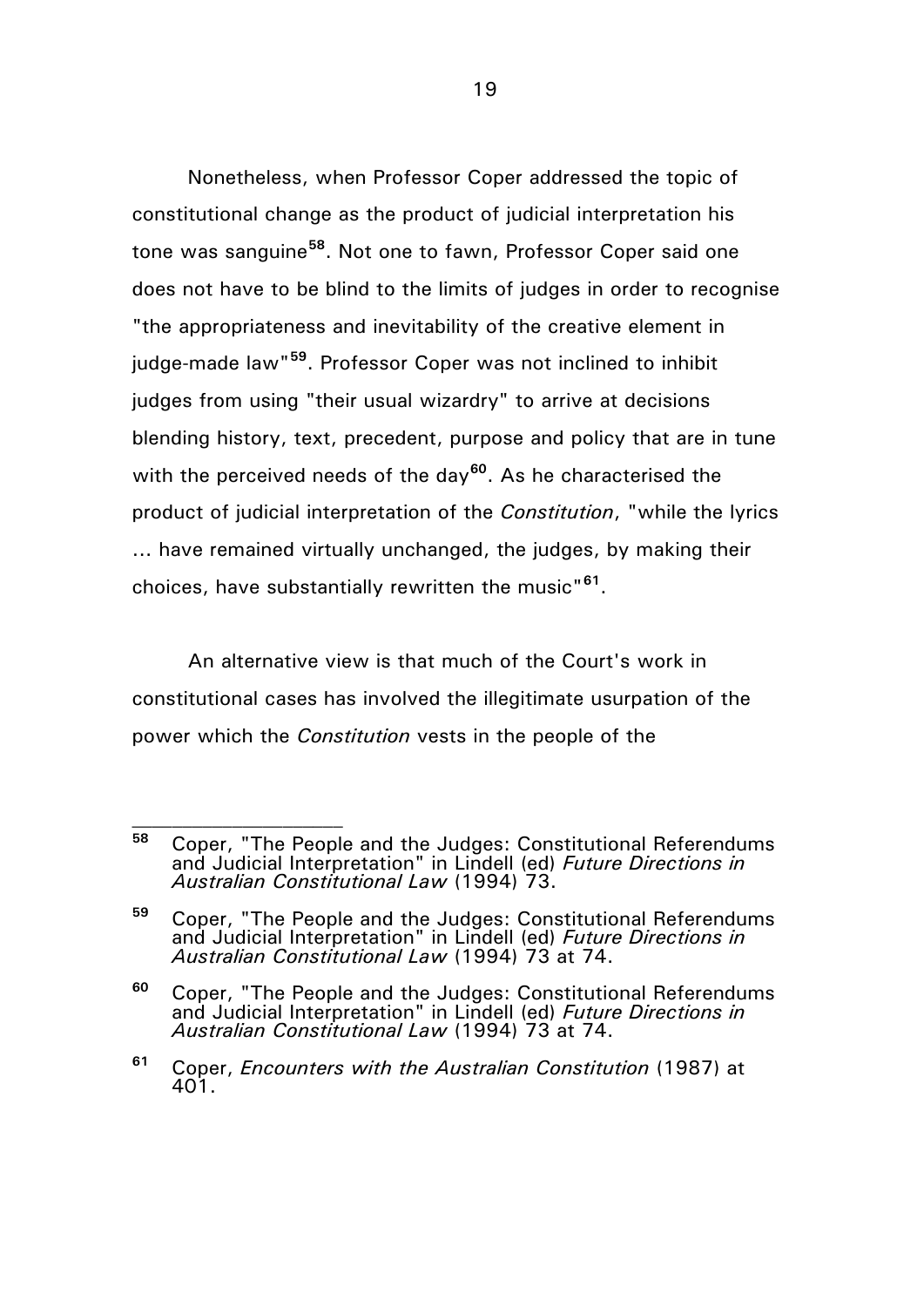Commonwealth**[62](#page-19-0)**. It is a view that may attribute to the people of the Commonwealth a more active democratic role than the one for which s 128 of the *Constitution* provides**[63](#page-19-1)**. Nonetheless, it is a view which might have commended itself to Sir Harrison Moore in the afterglow of Federation, before the establishment of the Federal Supreme Court to be called the High Court of Australia. In the first edition of his celebrated work, *The Constitution of the Commonwealth of Australia*, published in 1902, Sir Harrison stated**[64](#page-19-2)**:

 $20$ 

"The great facility, with which the Australian Constitution may be altered, makes it probable, that its development will be guided, less by judicial interpretation and more by formal amendment, than the development of the Constitution of the United States."

As Professor Twomey has drily noted, this prediction was excluded from the second edition of Harrison Moore's work published in 1910**[65](#page-19-3)**.

 $\mathcal{L}_\text{max}$ 

- <span id="page-19-2"></span>**<sup>64</sup>** Moore, *The Constitution of the Commonwealth of Australia* (1902) at 332.
- <span id="page-19-3"></span>**<sup>65</sup>** Twomey, "Constitutional Alteration and the High Court: The Jurisprudence of Justice Callinan" (2008) 27 *The University of*

Footnote continues

<span id="page-19-0"></span>**<sup>62</sup>** Craven, "The High Court of Australia: A Study in the Abuse of Power" (1999) 22 *University of New South Wales Law Journal*  216; Goldsworthy, "Interpreting the Constitution in its Second Century" (2000) 24 *Melbourne University Law Review* 677 at 684.

<span id="page-19-1"></span>**<sup>63</sup>** See Saunders, "Oration: Sir Daryl Dawson" (1998) 20 *Adelaide Law Review* 1 at 9.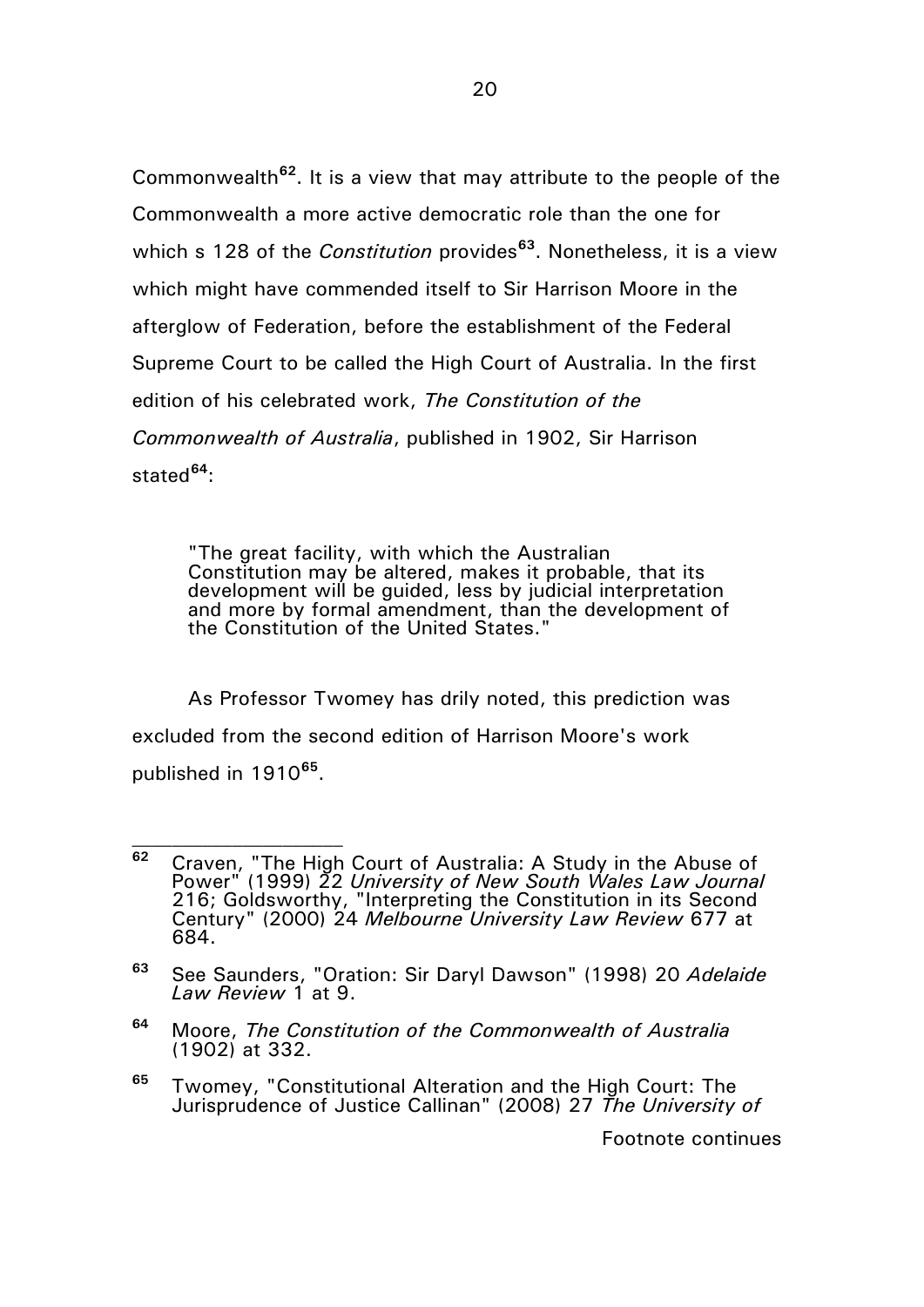Criticism of the Court for overreach, of course, must acknowledge its interpretive role, for which the *Constitution* itself provides**[66](#page-20-0)**. As Alfred Deakin explained in his speech on the Bill which became the *Judiciary Act 1903* (Cth)**[67](#page-20-1)**:

"The Constitution was drawn, and inevitably so, on large and simple lines, and its provisions were embodied in general language, because it was felt to be an instrument not to be altered lightly, and indeed incapable of being readily altered; and, at the same time, was designed to remain in force for more years than any of us can foretell, and to apply under circumstances probably differing most widely from the expectations now cherished by any of us."

Mr Connolly's criticism of *Cole v Whitfield* accepts that it was the duty of the High Court to interpret the deceptively simple terms of s 92. Mr Connolly's charge of judicial overreach was not to the assignment of legal meaning to the text, but to the decision to depart from the meaning once pronounced.

*Queensland Law Journal* 47 at 50, citing Moore, *The Constitution of the Commonwealth of Australia,* 2nd ed (1910) at 621-622.

<span id="page-20-0"></span>**<sup>66</sup>** *Constitution*, s 76(i).

<span id="page-20-1"></span>**<sup>67</sup>** Australia, House of Representatives, *Parliamentary Debates*  (Hansard), 18 March 1902 at 10965.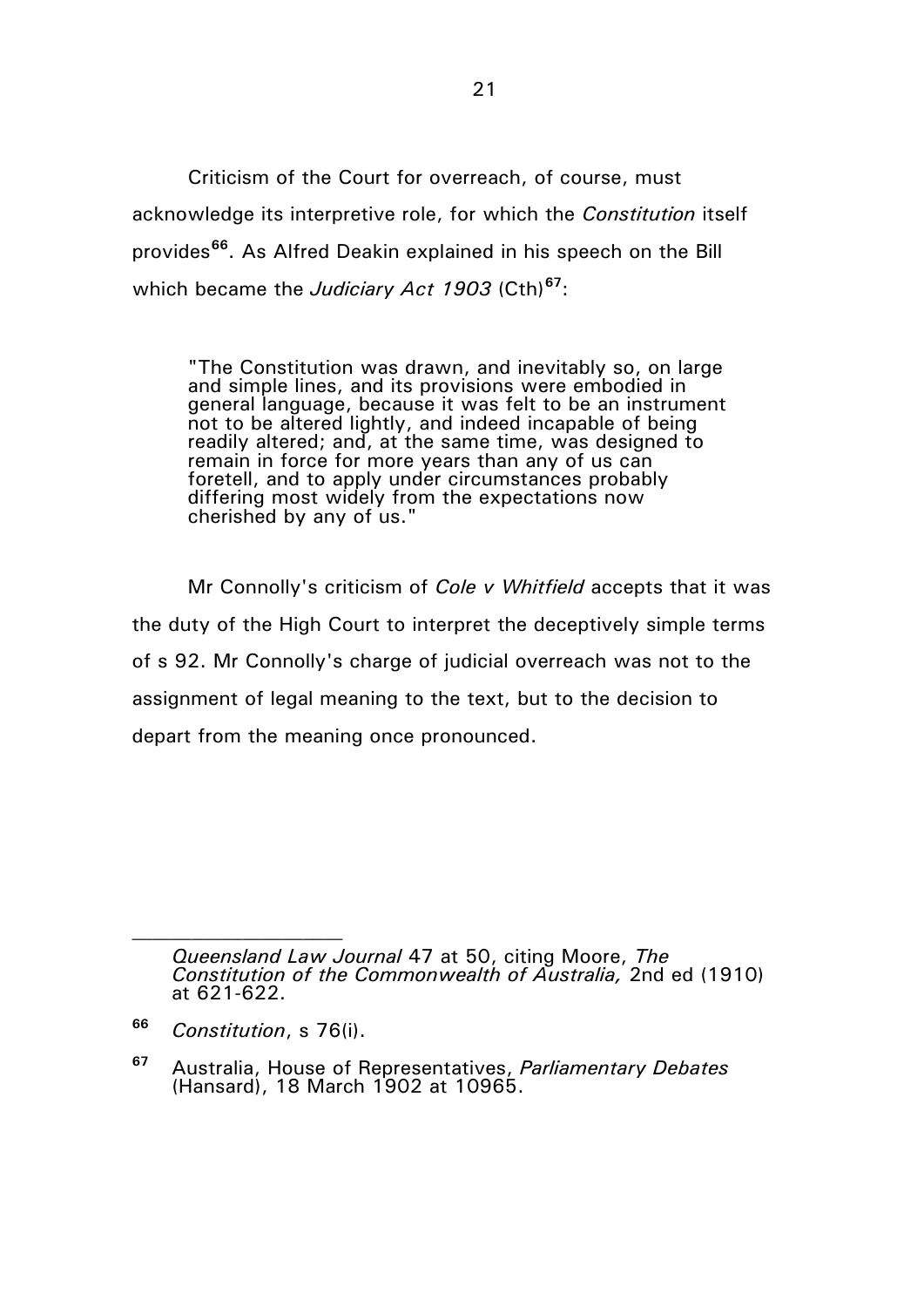One rejoinder to such criticism was given in 1913 by Isaacs J**[68](#page-21-0)**:

"The oath of a Justice of this Court is 'to do right to all manner of people *according to law*'. Our sworn loyalty is to the law itself, and to the organic law of the Constitution first of all. If, then, we find the law to be plainly in conflict with what we or any of our predecessors erroneously thought it to be, we have, as I conceive, no right to choose between giving effect to the law, and maintaining an incorrect interpretation. It is not, in my opinion, better that the Court should be persistently wrong than that it should be ultimately right".

One suspects that Sir Isaac Isaacs, a judge of very great ability, was rarely troubled by doubt that his view of the law may not be the correct view. A less assured approach to constitutional interpretation was articulated by Sir Harry Gibbs in the *Second Territories Representation Case*; it is only after the most careful and respectful consideration of an earlier decision that a Justice may give effect to his or her own opinion in preference to that earlier decision**[69](#page-21-1)**.

The two *Territories Representation Cases***[70](#page-21-2)** test some of the arguments of those who accuse the High Court of overreach. In

<span id="page-21-0"></span>**<sup>68</sup>** *Australian Agricultural Co v Federated Engine-Drivers and Firemen's Association of Australasia* (1913) 17 CLR 261 at 278.

<span id="page-21-1"></span>**<sup>69</sup>** *Queensland v Commonwealth* (1977) 139 CLR 585 at 599.

<span id="page-21-2"></span>**<sup>70</sup>** *Western Australia v Commonwealth* (1975) 134 CLR 201; *Queensland v Commonwealth* (1977) 139 CLR 585.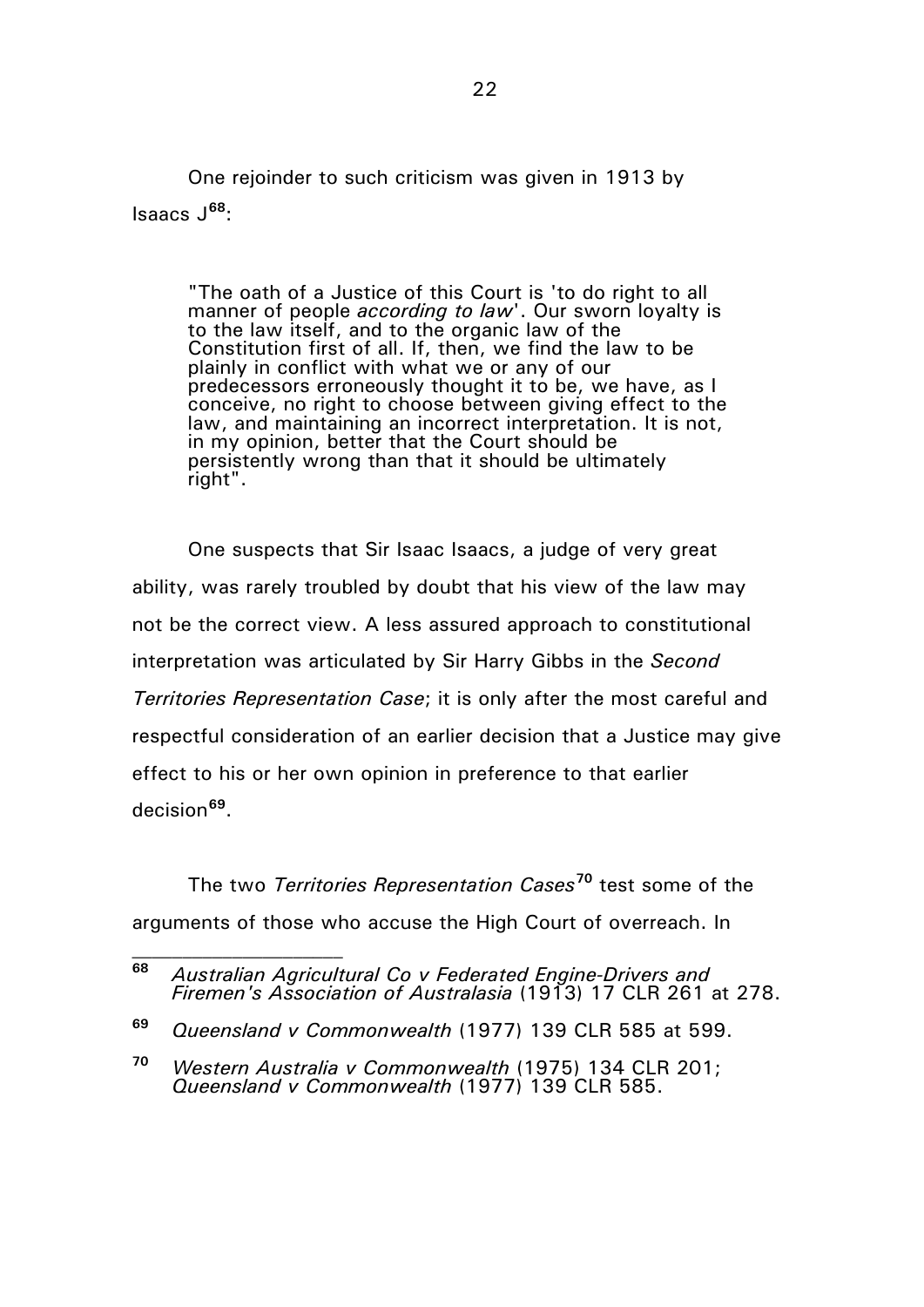issue on each occasion was the evident tension between ss 7 and 122 of the *Constitution.* Section 7 relevantly provides for the equal representation of the several "Original States" in the Senate, and s 122 confers power on the Commonwealth Parliament to make laws for the government of any Territory including by allowing the representation of a Territory in either House to the extent, and on the terms, that it thinks fit. It was necessary for the Court to reconcile the two; a task which required determining the leading provision.

In the first *Territories Representation Case*, Gibbs J concluded that the provisions governing the composition of the Senate were "indispensable features" of the constitutional scheme and it followed that s 122 was merely "subsidiary"**[71](#page-22-0)**. As Professor Stellios has suggested, the conclusion did not depend on what the *Constitution,*  in terms, provides, but on Gibbs J's assessment of the importance of the federal principle over that of the principle of representation. Professor Stellios is not critical of his Honour's conclusion, but is critical of the suggestion that the *Constitution* itself pointed to an inevitable result**[72](#page-22-1)**. Notably, both Stephen and Mason JJ acknowledged in the *Second Territories Representation Case* that

 $\mathcal{L}_\text{max}$ 

<span id="page-22-0"></span>**<sup>71</sup>** *Western Australia v Commonwealth* (1975) 134 CLR 201 at 246, 248-249.

<span id="page-22-1"></span>**<sup>72</sup>** Stellios, *Zines's The High Court and the Constitution*, 5th ed (2015) at 680.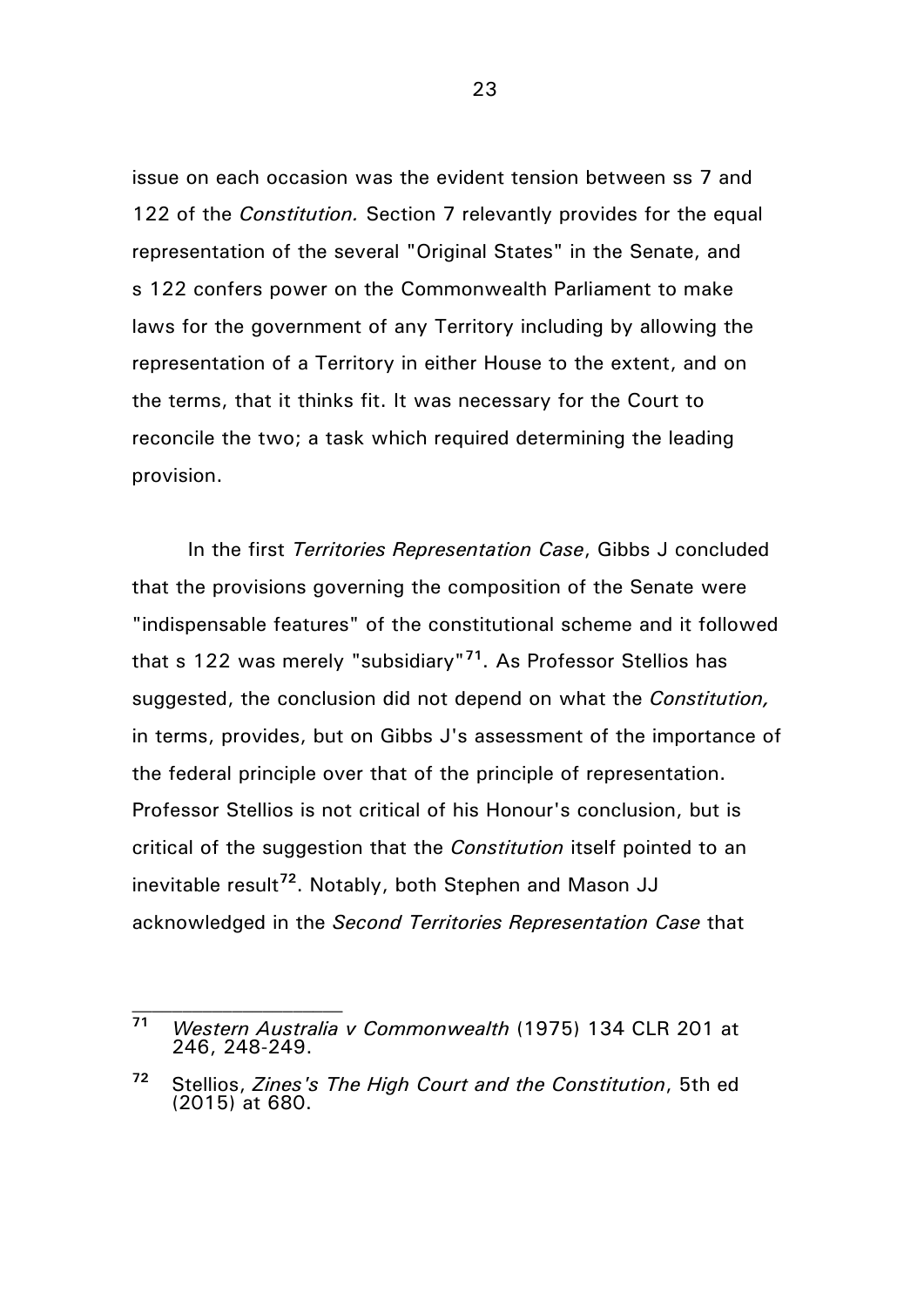either view as to the resolution of the apparent conflict between the two provisions was plausible**[73](#page-23-0)***.*

The arguments that judicial interpretation has stepped over the line and supplanted the formal mechanism for alteration of the *Constitution* are most fully developed in Callinan J's dissenting reasons in *New South Wales v Commonwealth* ("*Work Choices*")**[74](#page-23-1)**. It will be recalled that the *Workplace Relations Amendment (Work Choices) Act 2005* (Cth) was introduced with the object of creating a national workplace relations system, relying on the corporations power**[75](#page-23-2)**.

In dealing with the challenge to the validity of the scheme, Callinan J reasoned that early Federal Parliaments well-understood that the industrial affairs power was limited by the language and intent of s 51(xxxv)**[76](#page-23-3)**:

"To make laws ... with respect to ... conciliation and arbitration for the prevention and settlement of industrial disputes extending beyond the limits of any one State".

<span id="page-23-1"></span>**<sup>74</sup>** (2006) 229 CLR 1.

- <span id="page-23-2"></span>**<sup>75</sup>** Explanatory Memorandum, Workplace Relations Amendment (Work Choices) Bill 2005 (Cth) at 7.
- <span id="page-23-3"></span>**<sup>76</sup>** *New South Wales v Commonwealth* (2006) 229 CLR 1 at 275- 276.

<span id="page-23-0"></span>**<sup>73</sup>** *Queensland v Commonwealth* (1977) 139 CLR 585 at 603 per Stephen J, 606 per Mason J.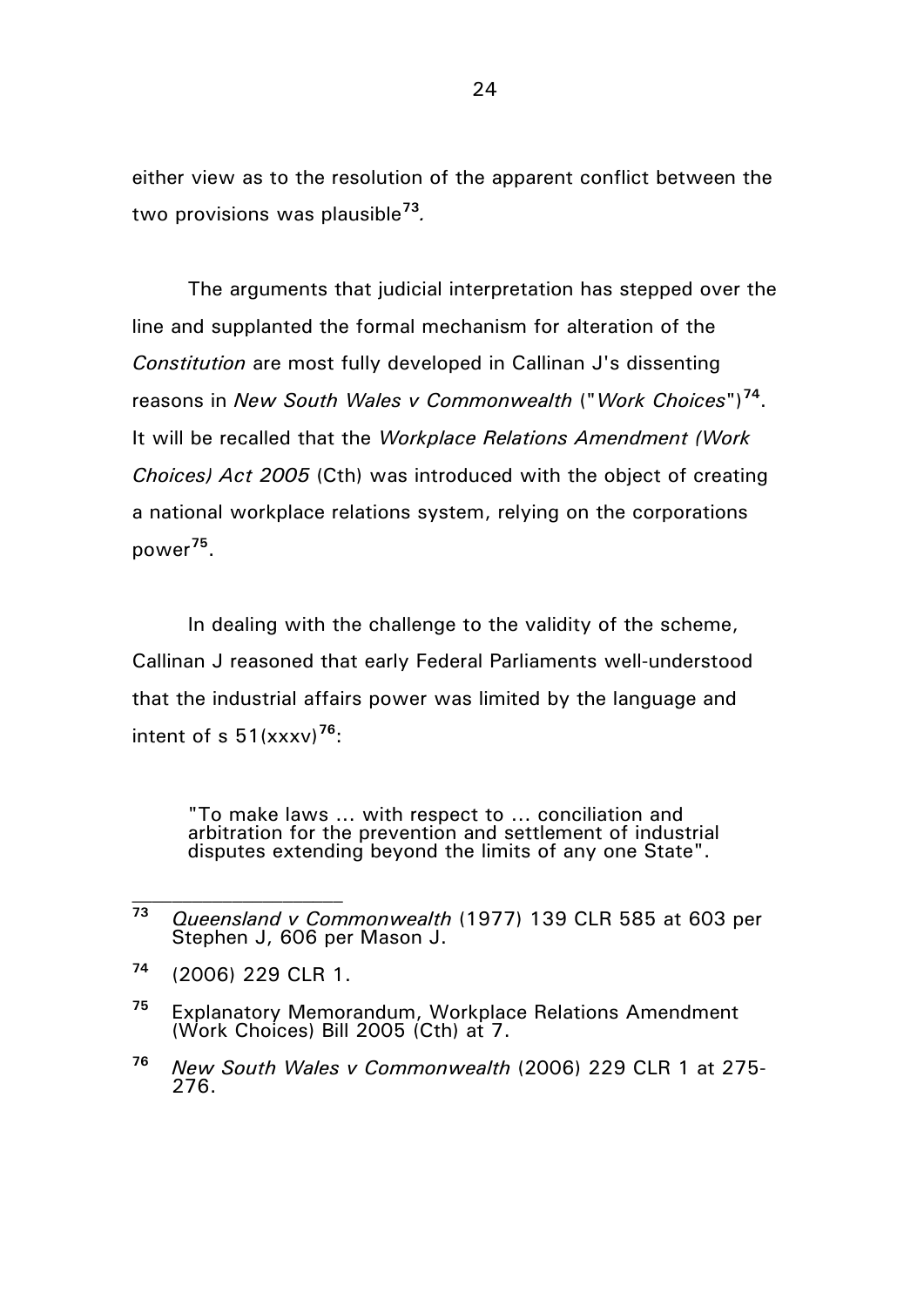His Honour reviewed the Convention Debates along with the judgments and extra curial statements of the Justices who had participated in those Debates and concluded that there had been no intention to confer any intra-state industrial power on the Commonwealth**[77](#page-24-0)**.

It is uncontroversial that the scope of the Commonwealth's power to regulate industrial relations declared by the majority in *Work Choices* was not within the expectations of the framers. As the Joint Committee observed, the framers had in mind that the prevention and settlement of strikes of the kind that had beset the colonies in the 1890s, and the regulation of industrial conditions, would continue primarily to be a State function**[78](#page-24-1)**.

The joint reasons in *Work Choices* rejected the utility of determining the scope of the Commonwealth's legislative power by inquiring whether a proposed construction would have surprised the framers**[79](#page-24-2)**. Their Honours' reasons in this respect echoed Sir Robert Garran's criticism of *Huddart Parker*, to which the Joint Committee

<span id="page-24-0"></span>**<sup>77</sup>** *New South Wales v Commonwealth* (2006) 229 CLR 1 at 284 [706].

<span id="page-24-1"></span>**<sup>78</sup>** Commonwealth Parliament, R*eport from the Joint Committee on Constitutional Review* (Parliamentary Paper No 108, 1959) at 88 [642].

<span id="page-24-2"></span>**<sup>79</sup>** (2006) 229 CLR 1 at 97 [120].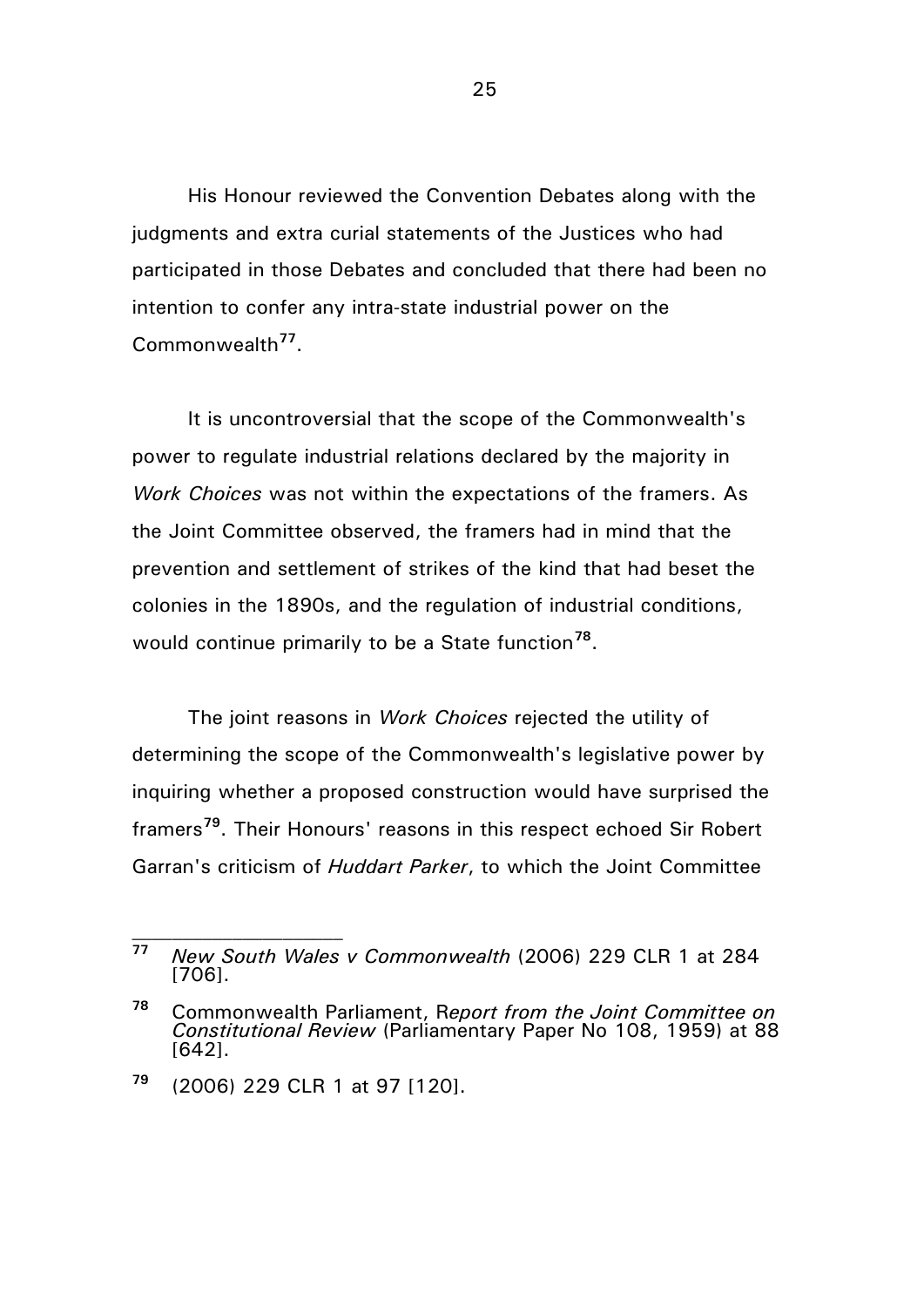had referred.**[80](#page-25-0)** The five Justices who decided *Huddart Parker* had all been leading participants in the Convention debates. Yet each Justice had a different understanding of the meaning of s 51(xx) and no one view commanded the assent of even a majority**[81](#page-25-1)**.

Speaking extra-curially, not long after *Work Choices* was handed down, Gleeson CJ observed that, if one accepts the accuracy of the argument in the Commonwealth Law Reports, it is evident that these five founding fathers entertained between them six different conceptions of the scope of the corporations power. His Honour thought this unsurprising, since the meaning of  $s$  51(xx) is not self-evident, and the participants in the Convention debates did not give close attention to its operation**[82](#page-25-2)**.

For Callinan J in *Work Choices,* the repeated failure of proposals to enlarge the industrial affairs power at successive referenda reinforced his view of the scope of the power**[83](#page-25-3)**. The joint reasons were not persuaded by the argument based on the history of

<span id="page-25-0"></span>**<sup>80</sup>** Commonwealth Parliament, *Report from the Joint Committee on Constitutional Review* (Parliamentary Paper No 108, 1959) at 108 [787].

<span id="page-25-1"></span>**<sup>81</sup>** *New South Wales v Commonwealth* (2006) 229 CLR 1 at 80 [71].

<span id="page-25-2"></span>**<sup>82</sup>** Gleeson, "The Constitutional Decisions of the Founding Fathers" (University of Notre Dame School of Law (Sydney) Inaugural Annual Lecture, 27 March 2007) at 18.

<span id="page-25-3"></span>**<sup>83</sup>** (2006) 229 CLR 1 at 284 [707].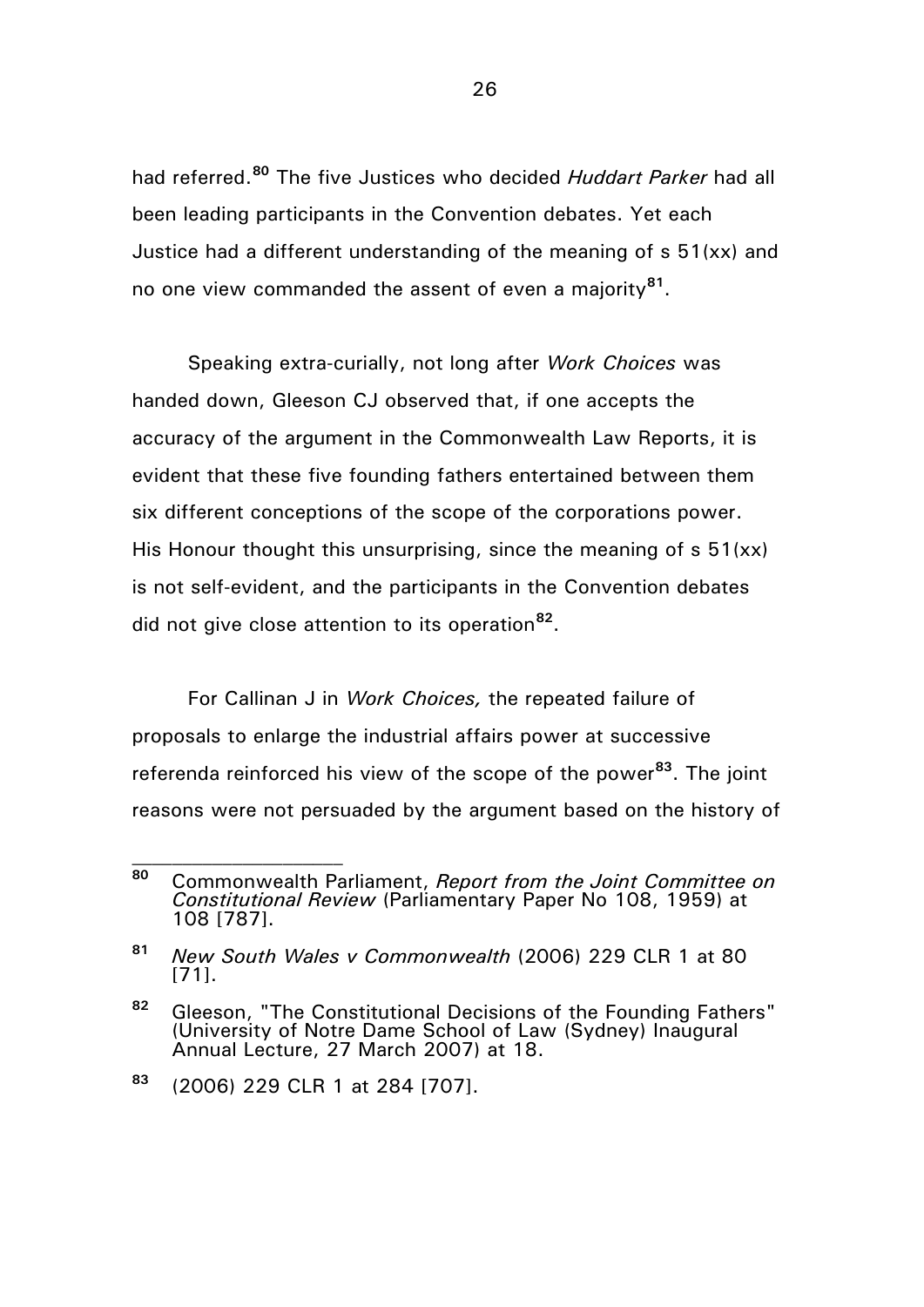failed referenda. Their Honours considered it difficult to argue from the failure of a particular referendum proposal, to a conclusion about the meaning to be given to the constitutional text. They dismissed as altogether too simple that rejection of a proposal at a referendum is to be viewed as the informed choice of the electors between clearly identified constitutional alternatives. More fundamentally, their Honours questioned whether the rejection of a proposal is to be understood as confirming the meaning of the *Constitution*, or whether the rejection of a proposal is said to have worked some change of meaning**[84](#page-26-0)**.

Professor Zines dismissed the idea of illegitimate judicial "alteration" of the *Constitution* as little more than propaganda**[85](#page-26-1)**. He saw the argument as based on a misunderstanding of the nature of judicial interpretation. He illustrated the point by reference to the *Tasmanian Dams Case***[86](#page-26-2)***.* The majority upheld the Commonwealth's power under s 51(xxix), the external affairs power, to enact legislation to give effect to an international treaty obligation, whatever may be the subject matter of the treaty. The minority

 $\mathcal{L}_\text{max}$ 

<span id="page-26-0"></span>**<sup>84</sup>** *New South Wales v Commonwealth* (2006) 229 CLR 1 at 100- <sup>101</sup> [131]-[135] per Gleeson CJ, Gummow, Hayne, Heydon and Crennan JJ.

<span id="page-26-1"></span>**<sup>85</sup>** Zines, "What the Courts Have Done to Australian Federalism" (Senate Occasional Lecture to commemorate the centenary of the National Australasian Convention 1891, November 1991) at 8.

<span id="page-26-2"></span>**<sup>86</sup>** *Commonwealth v Tasmania* (1983) 158 CLR 1.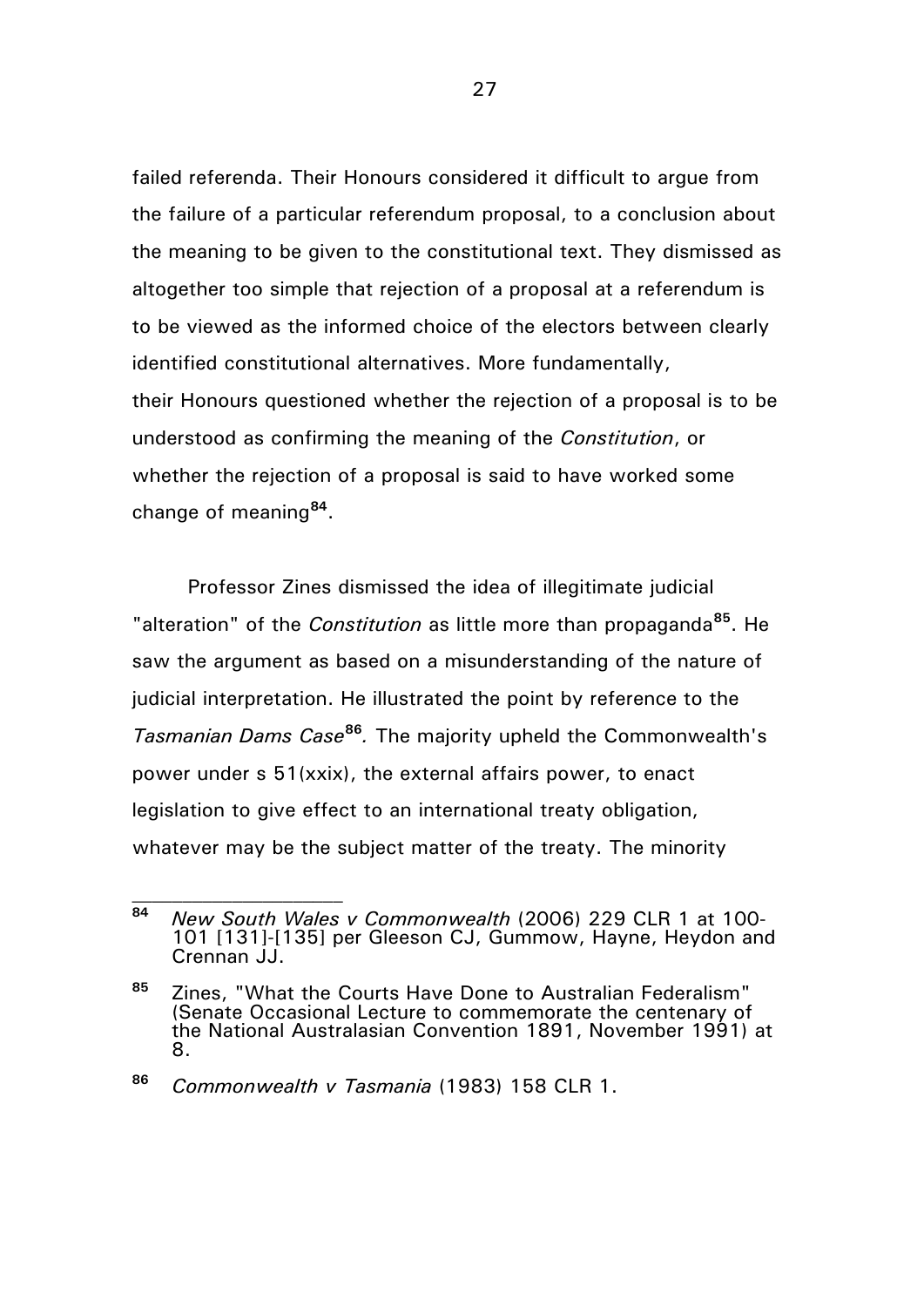sought to limit the power by consideration of whether the treaty is one relating to a matter of sufficient international concern. In the minority view, the *Convention for the Protection of the World Cultural and National Heritage* was not such a treaty. This was by way of contrast with the *International Convention on the Elimination of All Forms of Racial Discrimination*, which had earlier been held to support the *Racial Discrimination Act 1975* (Cth)**[87](#page-27-0)**.

Professor Zines observed that the majority concentrated on the place of Australia in the world, while the minority emphasised the position of the States in relation to the nation. The text of the *Constitution* did not provide any conclusive answer. His point was that, whatever the framers intended, they could not, in the circumstances of the 1890s, have regarded a power to implement any treaty as inconsistent with a federal system in which the States retain substantial power. What the framers were unlikely to have predicted was the enormous expansion in international activity over the succeeding century**[88](#page-27-1)**.

Responding to criticism of the Court's role in constitutional interpretation, Sir Anthony Mason pointed out that while the framers

<span id="page-27-0"></span>**<sup>87</sup>** *Koowarta v Bjelke-Petersen* (1982) 153 CLR 168.

<span id="page-27-1"></span>**<sup>88</sup>** Zines, "What the Courts Have Done to Australian Federalism" (Senate Occasional Lecture to commemorate the centenary of the National Australasian Convention 1891, November 1991) at 8.